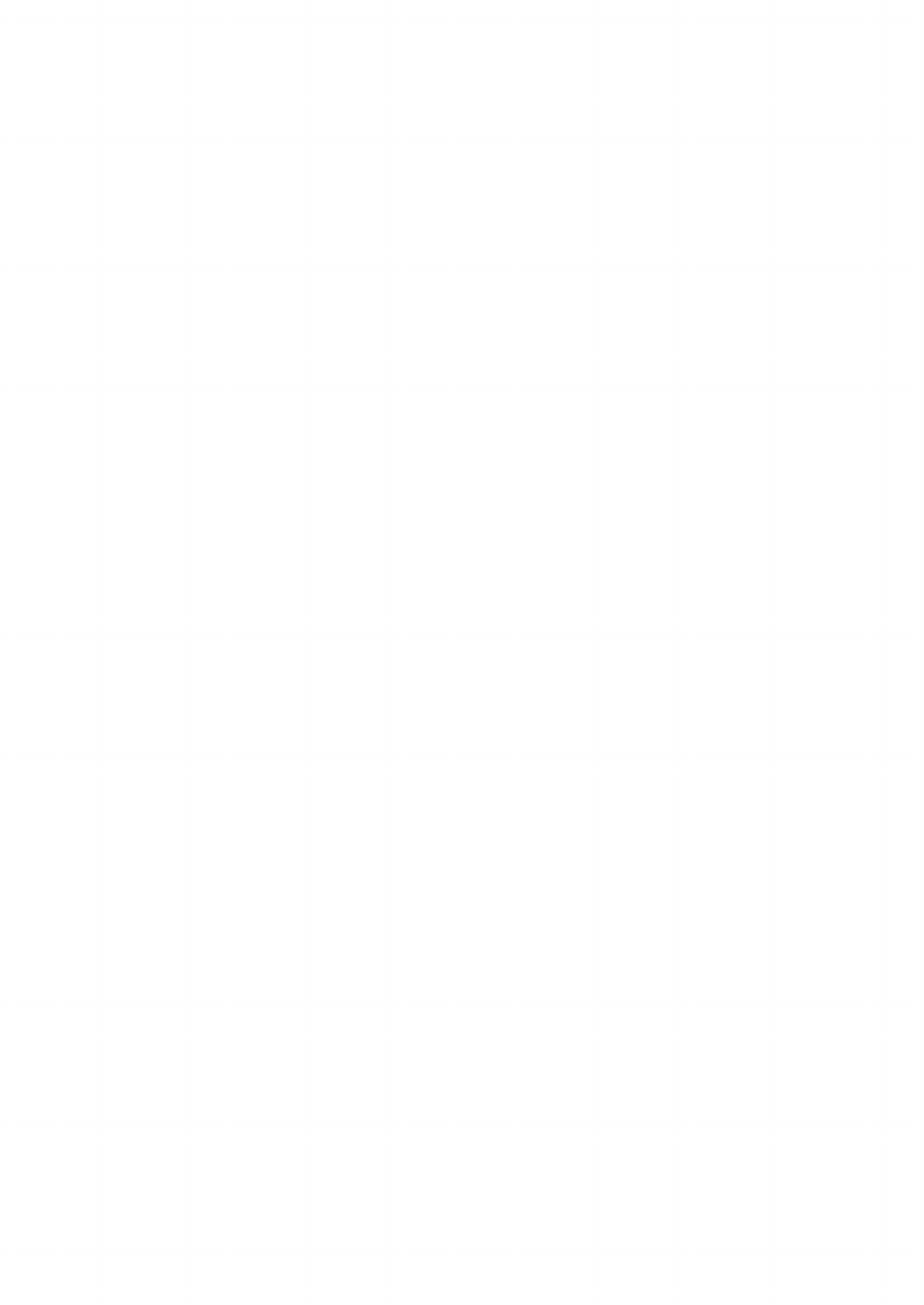## COMPUTATION OF RESONANCE-SCREENED CROSS SECTIONS BY THE DORIX-SPENG SYSTEM

by

H Häggblom

#### ABSTRACT

The report describes a scheme for computation of group cross sections for fast reactors in energy regions where the resonance structure of the cross sections may be dense. A combination of the programmes Dorix and Speng is then used. Dorix calculates group cross sections for each resonance absorber separately. The interaction between resolved resonances in the same isotope is treated using a method described in a separate report. The interaction between correlated and non-correlated resonances in the unresolved region is also considered. By a Dorix calculation we obtain effective microscopic cross sections which are then read in on a library tape. This library contains both point-by-point data and group cross sections and is used in the Speng programme for computation of spectrum and/or macroscopic cross sections. The resonance interaction between different isotopes is computed in Speng by the same method as was used in the Dorix programme for non-correlated unresolved resonances. Consideration is also given to the width of the resonances compared to the energy loss by a neutron colliding with some of the scattering elements.

Printed and distributed in September 1968.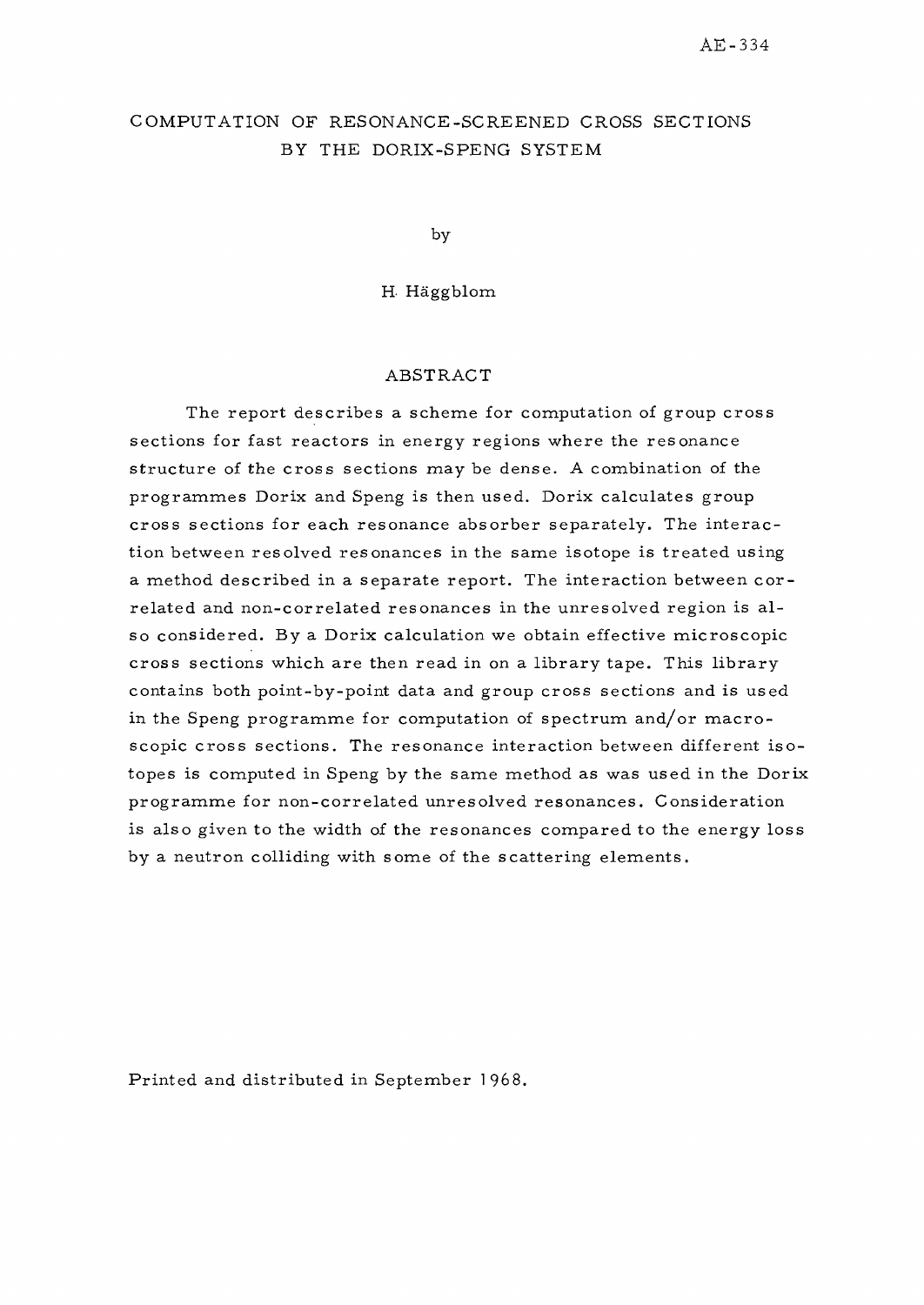### LIST OF CONTENTS

 $\mathcal{L}^{\text{max}}_{\text{max}}$ 

|                |                                                                   |                                                                                                        | Page |
|----------------|-------------------------------------------------------------------|--------------------------------------------------------------------------------------------------------|------|
| $\mathbf{1}$ . | Introduction                                                      |                                                                                                        |      |
| 2.             | The method used in separation of different re-<br>sonance effects |                                                                                                        |      |
| 3.             | The calculational scheme in Dorix                                 |                                                                                                        |      |
| 3.1            | The energy group lies in the resolved resonance<br>region         |                                                                                                        | 14   |
| 3.2            | The energy group lies in the unresolved reso-<br>nance region     |                                                                                                        | 15   |
| 4.             | The handling of the resonance region in the Speng<br>programme    |                                                                                                        | 21   |
| 5.             | Conclusions                                                       |                                                                                                        | 24   |
| 6.             | References                                                        |                                                                                                        | 26   |
| Appendix A     |                                                                   | Calculation of the interaction effect be-<br>tween correlated resonances in the un-<br>resolved region | 28   |
| Appendix B     |                                                                   | Calculation of the interaction effect be-<br>tween uncorrelated resonances in the<br>unresolved region | 30   |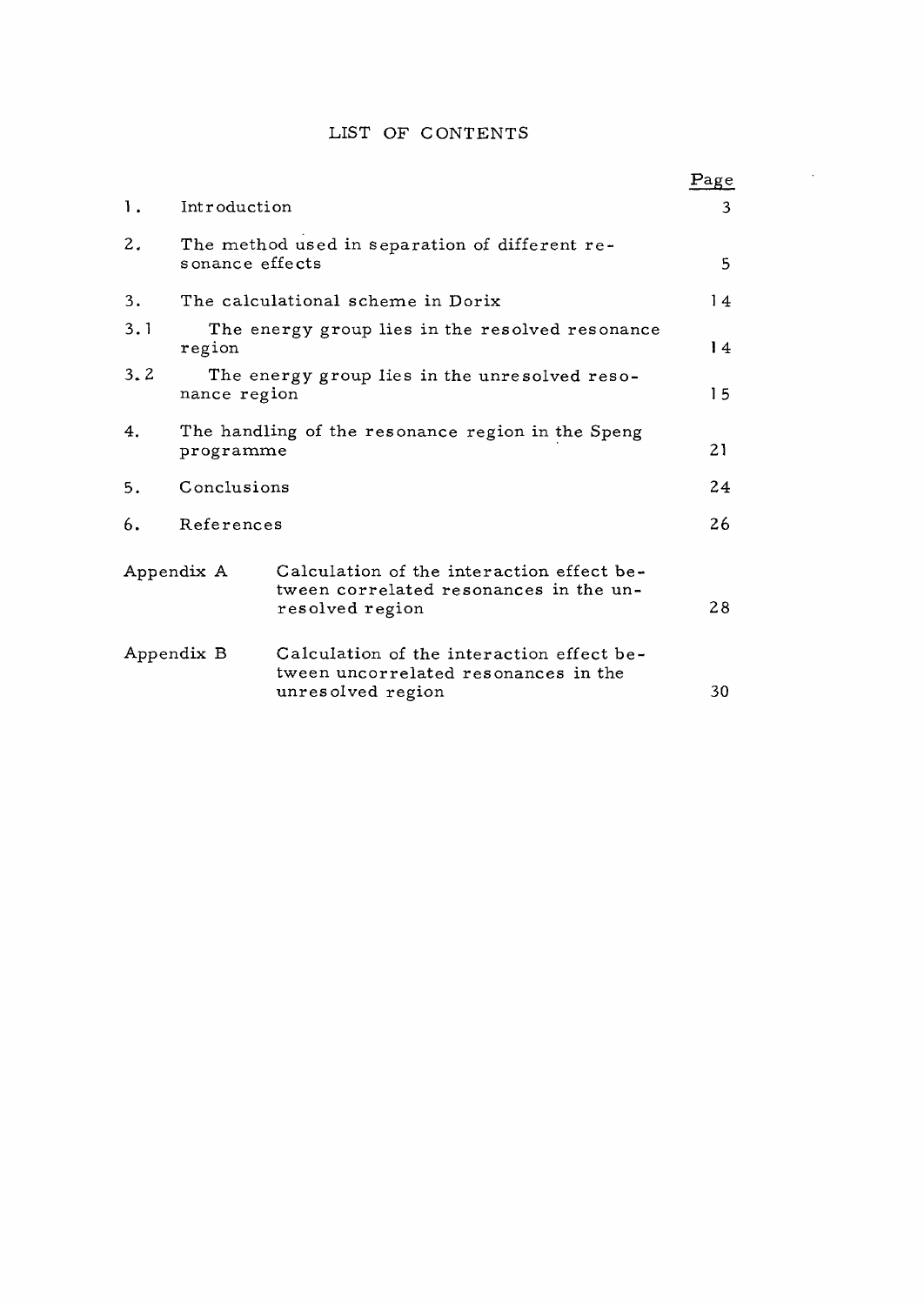#### 1. INTRODUCTION

In the Dorix-Speng system for calculation of group cross sec tions there are several simplifying assumptions about the neutron flux which is used for averaging. These simplifications are based on the circumstance that the system is developed for fast reactor calculations. The Speng programme which is a development of Nespco, [1,2], computes a neutron spectrum in at most 2000 energy points for a finite homogeneous mixture in  $B_1$ -approximation and can use a calculated or a given spectrum to compute macroscopic cross sections. Because the thermal region is a priori assumed to be of no importance, the heterogeneity effects are largest in the resonance region. But within that region we assume that the effect can be accounted for by the approximate equivalence relation from which a "background cross section" can be calculated for a given heterogene ous system, [4]. Thus the problem is equivalent to a homogeneous one.

The heterogeneity effect can, however, in this way only be given for a cross section which is averaged over at least *one* resonance . Furthermore, 2000 energy points are not sufficient to cover the resonances point-by-point for the heavy elements and not even for some other elements, e.g. , copper. Therefore, the Speng programme must also have averaged cross sections as input data and these are then produced by the programme Dorix (Doppler-broadened Resonance Integrals and X-sections). These cross sections are computed as functions of two parameters, namely, the temperature and the "effective potential cross section". But they are also functions of the resonance widths compared to the energy loss by a neutron colliding with any of the scattering elements in the final mixture. According to the intermediate resonance approximation, [5], we have the following expression for the neutron flux:

$$
\Phi_{K\lambda}(E) = \left(\frac{1}{E}\right) \frac{{}^{K}\sigma_{m} + \lambda \sigma_{p}}{{}^{K}\sigma_{m} + \sigma_{a} + \lambda \sigma_{s}}
$$
\n(1.1)

This expression is derived under the assumption that the mixture contains only one resonance absorber in the actual energy range. The cor-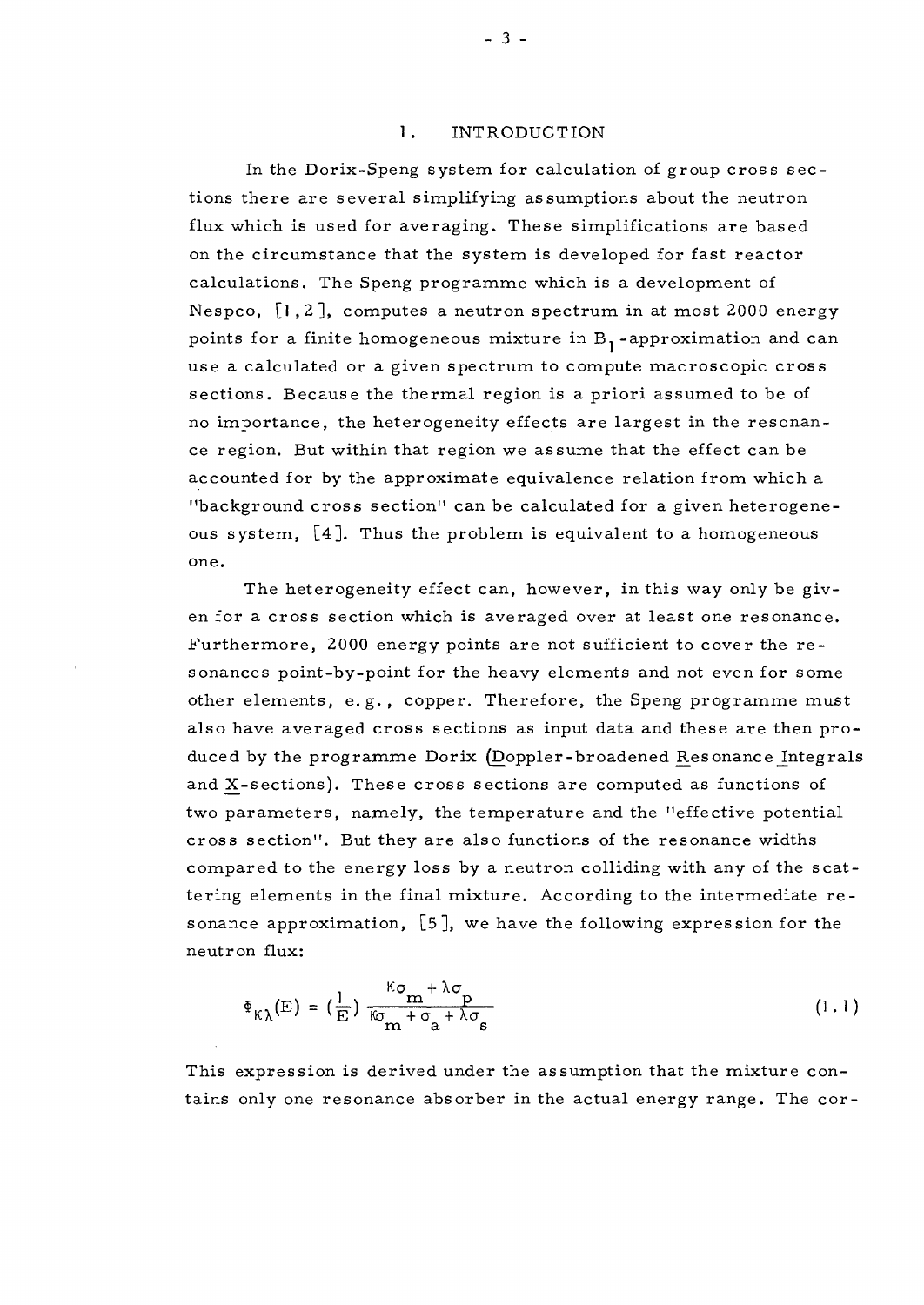responding absorption cross section is  $\sigma_{\rm a}$ , the scattering cross section is  $\sigma_{\rm s}$  and the potential cross section is  $\sigma_{\rm p}$ . The other isotopes are pure scatterers and their resulting cross section per atom of the resonance absorber is  $\sigma_m$ . The parameters,  $\kappa$  and  $\lambda$ , can be determined by assuming isotropic scattering in the laboratory system and know- $\mathbf{r}$ . ing the atomic masses for an hotopes. How, we define an encerve potential cross section by the expression

$$
\sigma_p^{\text{eff}} = \kappa \sigma_m + \lambda \sigma_p \tag{1.2}
$$

But if we introduce Eq.  $(1.2)$  into Eq.  $(1.1)$ , the flux is a function both eff of  $\sigma$  and of  $\kappa$ , separately, and these have different values for different resonances. Therefore, if this expression for the flux is used to calculate group cross sections, these are not univocally determined by  $\sigma_p^{\text{eff}}$ . But we will still use this approach and define an average ef-<br>fective potential areas section as the arithmetical mean value of  $\sigma^{\text{eff}}$ fective potential cross section as the arithmetical mean value of a

The  $1/E$ -dependence of the flux is only valid for thermal reactors, but Eq.  $(1.1)$  can also be applied to fast reactor spectra for narrow energy groups.

The flux given by Eq.  $(1.1)$  gives a resonance integral which is a second order approximation to the solution of the slowing down equation with an isolated resonance at zero temperature. It is not shown that the resonance integral divided by the cross section is consistent with a more exact calculation of the flux. We have, however, rather arbitrarily used this approach in Dorix.

It is shown by McKay and Pollard,  $[19]$ , and by Sehgal,  $[20]$ , that the parameters  $K$  and  $\lambda$  can be calculated assuming zero temperature and used for a Doppler-broadened case without much loss in acature and used for a Doppler-broadened case with loss in activities with loss in activities with loss in activ<br>The case with loss in activities with loss in activities with loss in activities with loss in activities with

curacy.<br>Curacy different ways depending upon the special type of overlapping. One boundary goes between statistically correlated and non-correlated resonances. This division is, however, not strictly maintained for resonances in the same isotope. If these resonances are resolved, it resonances in the same isotope. If these resonances ar e resolved, it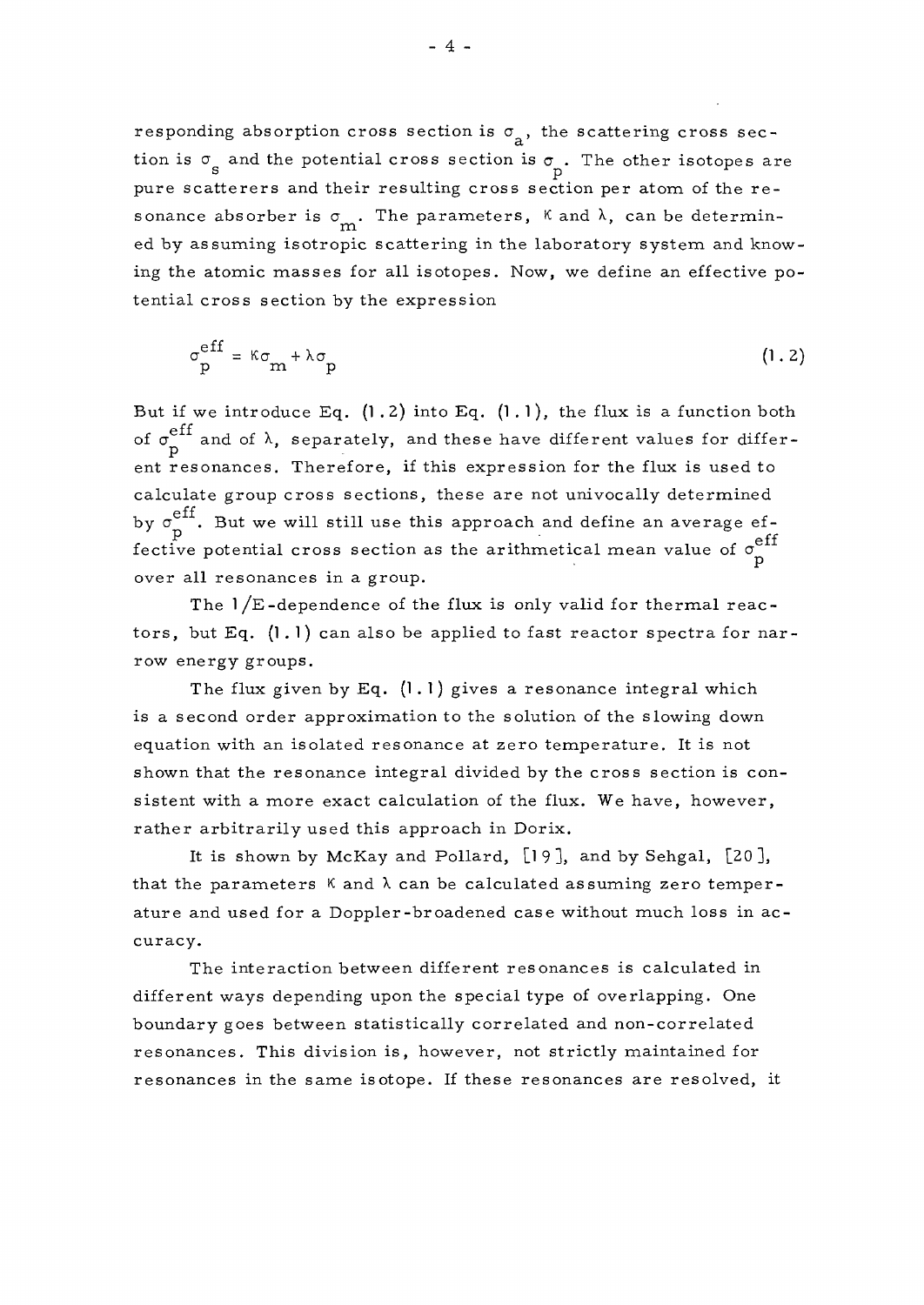is not necessary to separate between different  $l$ - and J-values. Further, the division between resolved and unresolved resonances is not maintained in calculating the interaction effect between different iso topes. This effect is calculated in Speng under the usual statistical assumption for non-correlated resonances.

The  $\psi$ - and  $\chi$ -functions which give the shape of the Doppler-broadened resonance cross sections are calculated using the method of O'Shea and Thacher,  $[6]$ . The integrals for obtaining J-functions are solved by the Gaussian quadrature in the region where no sufficiently accurate analytical expressions are available. The programming of Dorix was done by B Eriksson  $[7, 8]$ .

# 2. THE METHOD USED IN SEPARATION OF DIFFERENT RESONANCE EFFECTS

We define a resonance integral of a reaction x, corresponding to a single resonance, k, in an isotope, i, by the following expression:

$$
RI_{\mathbf{x},k}^{(i)} = \int_{0}^{\infty} \phi(E) \sigma_{\mathbf{x},k}^{(i)}(E) dE
$$
 (2.1)

The resonance integral will then have contributions from the whole energy region, but we will assume that it can be concentrated to one single group. The error we introduce by this assumption will, in general, be small because the contribution from one group, say, g<sub>1</sub>, to another group,  $g_2$ , will be small and normally of the same order as the contribution from  $g_2$  to  $g_1$ .

It is useful to define a resonance integral for a given isotope in a given group, g, by summing  $\text{RI}^{11}_{11}$  over all k which belong to g:

**X ,** *K.* 

$$
RI_{\mathbf{x},\mathbf{g}}^{(i)} = \sum_{k} RI_{\mathbf{x},k}^{(i)}
$$
 (2.2)

The corresponding microscopic cross section is then obtained by di-The corresponding microscopi c cross section is then obtained by dividing the resonance integral by the average flux:

$$
\overline{\sigma}_{\mathbf{x},\mathbf{g}}^{(i)} = \frac{\mathrm{R}_{\mathbf{x},\mathbf{g}}^{(i)}}{\int_{\Delta E} \Phi(E) dE}
$$
 (2.3)

where AE is the group width.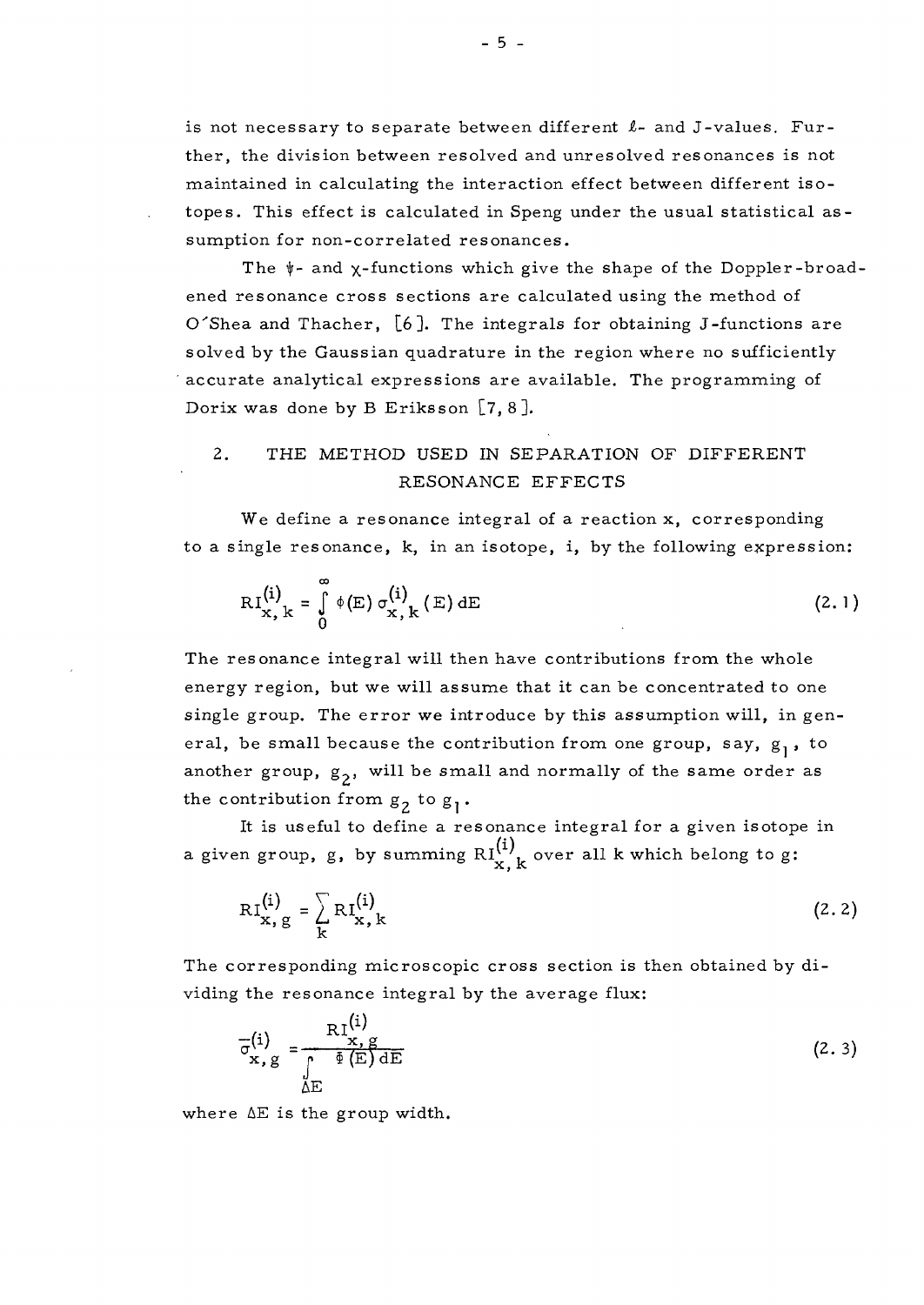As a generalisation of Eq.  $(1.1)$ , we assume that the flux can be written in the following form:

$$
\phi(E) = \frac{1}{E_g} \frac{\sigma_{p,i}^{eff}}{\sigma_{p,i}^{eff} + \sum_{j,n}^{\sigma} \sigma_{r,j,n} (2.4)
$$

\*  $\cdot$  eff is an average group energy which will be defined later  $\sigma$ <sup>eff</sup>  $\mathbf{E}$  is an average group energy which will be defined later, a . is obtained later, a . is obtained later, a . is obtained later, a . is obtained later, a . is obtained later, a . is obtained later, a . is obtained la tained by using the intermediate resonance approximation:

$$
\sigma_{p,i}^{\text{eff}} = \kappa (\sum_{m} \sigma_{t,m} + \sum_{j \neq i} \sigma_{p,j}) + \lambda \sigma_{p,i}
$$
 (2.5)

where  $\sigma_{t,m}$  is the total cross section of the structural material m د . .<br>محمد which has no resonances in the actual region, and  $p, j = \text{true}$  potential  $p$ . cross section of the resonance absorber j.  $\sigma_{r,j,n}$  in Eq. (2.4) is a modified resonance cross section for resonance n in isotope j, such that the scattering cross section is multiplied by  $\lambda$  according to Eq.  $(1, 1)$ .

tion of the parameters,  $\kappa$  and  $\lambda$ , in Eq. (2.5). In the unresolved resonance region we set  $K = \lambda = 1$ . In the resolved region they must be labelled according to the resonance index k of the isotope i. We start with the calculation of some auxiliary quantities. For every isotope i. in the composition we compute:

$$
\alpha_{i} = \left(\frac{A_{i} - 1}{A_{i} + 1}\right)^{2}
$$
 (2.6)

and

$$
\delta_{i,k} = \left(\frac{2}{\Gamma_k}\right) E_k(l - \alpha_i) \tag{2.7}
$$

where  $A_i$  is the atomic weight,  $\Gamma_k$  is the total resonance width and  $E_k$  the resonance energy. Now, we assume that the resonance k corresponds to isotope i, that the resonance absorbers with the isotope indices j have the potential cross sections  $\sigma_{p, j}$ , and that the structural materials with the isotope indices m have the total cross sections  $\sigma_{\epsilon}$ *r*<sub>1</sub> m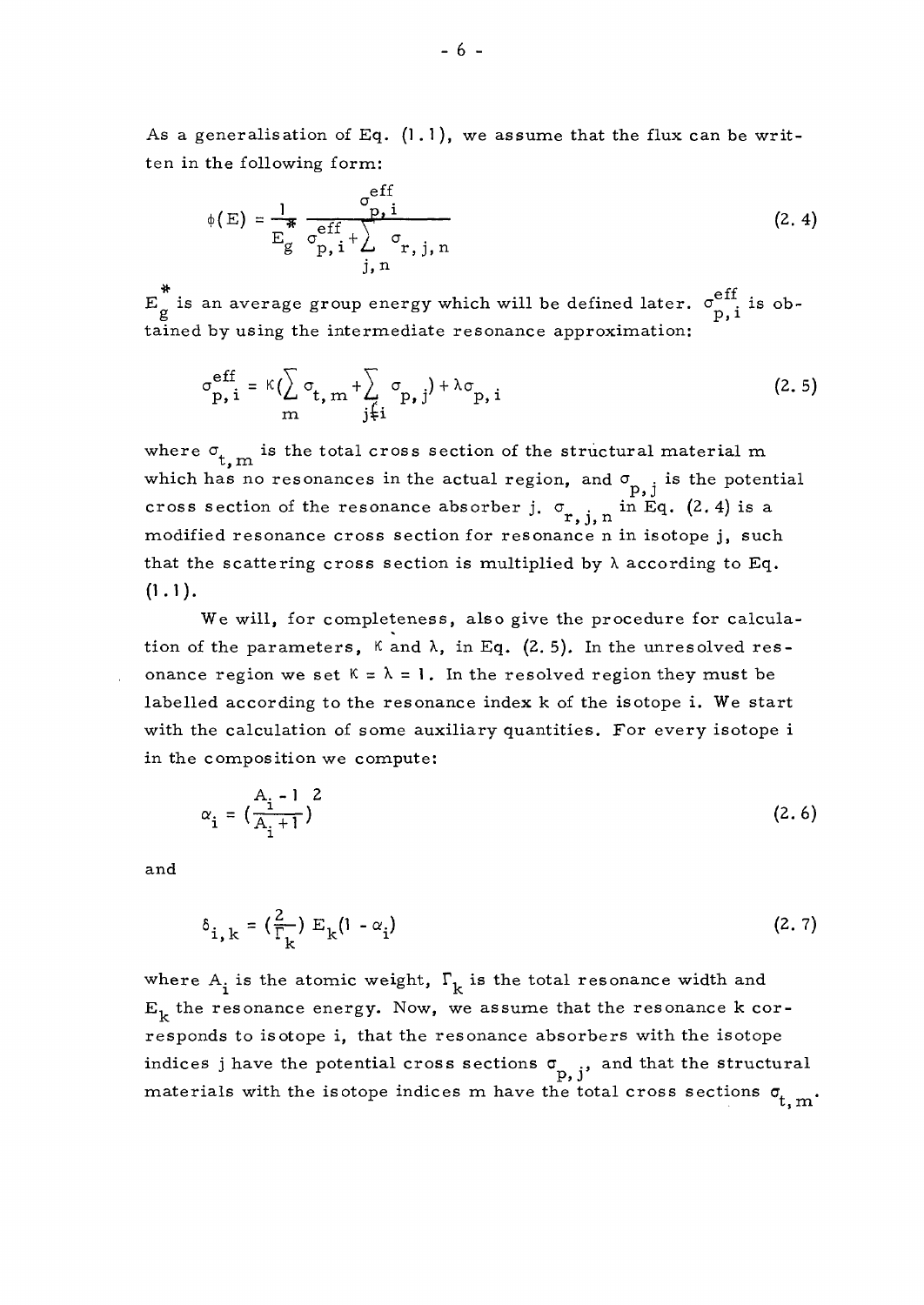All cross sections are given per atom of the isotope i. Then we calculate an unreduced background cross section from the expression:

$$
\sigma_{\mathbf{b},i} = \sum_{j \neq i} \sigma_{\mathbf{p},j} + \sum_{m} \sigma_{\mathbf{t},m}
$$
 (2.8)

 $F_{\rm eff}$  or the resonance extension extension  $\mathbf{r}$ 

$$
\sigma_{o,k} = \frac{2.60 \times 10^6}{E_k} g_k \frac{\Gamma_{n,k}}{\Gamma_k}
$$
 (2.9)

where  $g_k$  is the statistical spin factor and  $\Gamma_{n,k}$  is the neutron width.  $E_k$  must then be given in electron volts. Now, as a first trial we set  $K_k = \lambda_k = 1$  and calculate:

$$
\mathbf{x}_{j,k} = \frac{\delta_{j,k}}{\beta_{l,1} + \beta_{k,\lambda}}
$$
 (2.10)

wher e

$$
\beta_{K,\lambda}^2 = 1 + \frac{\sigma_{o,k}}{\lambda_k \sigma_{p,i} + \kappa_k \sigma_b} \left( \frac{\Gamma_{a,k} + \lambda_k \Gamma_{n,k}}{\Gamma_k} \right)
$$
 (2.11)

 $\Gamma_{a,k}$  is the absorption width. New values for  $\lambda_k$  and  $\kappa_k$  are then obtained from the expressions:

$$
\lambda_{k} = 1 - \frac{\arctg x_{i,k}}{x_{i,k}}
$$
 (2.12)

$$
\kappa_{k} = 1 - \sum_{j \neq i} \frac{\sigma_{p,j}}{\sigma_b} \frac{\text{arc ts } x_{j,k}}{x_{j,k}} - \sum_{m} \frac{\sigma_{t,m}}{\sigma_b} \frac{\text{arc ts } x_{m,k}}{x_{m,k}}
$$
(2.13)

Eq:s  $(2.10)$  to  $(2.13)$  can then be used for an iterative calculation of  $\lambda_{\mathbf{k}}$  and  $\kappa_{\mathbf{k}}$  with arbitrary accuracy.

Now, the flux  $\phi$  (E) should have an index k because it is a function of  $\lambda_{\mathbf{k}}$  and  $\kappa_{\mathbf{k}}$ . But these quantities are calculated under the assumption that the resonances are well separated. This is not consistent with Eq. (2.4), but we can let  $\sigma_-^{c_{11}}$  change abruptly from resonance to re- $\mathbf{p}, \mathbf{1}$ sonance and write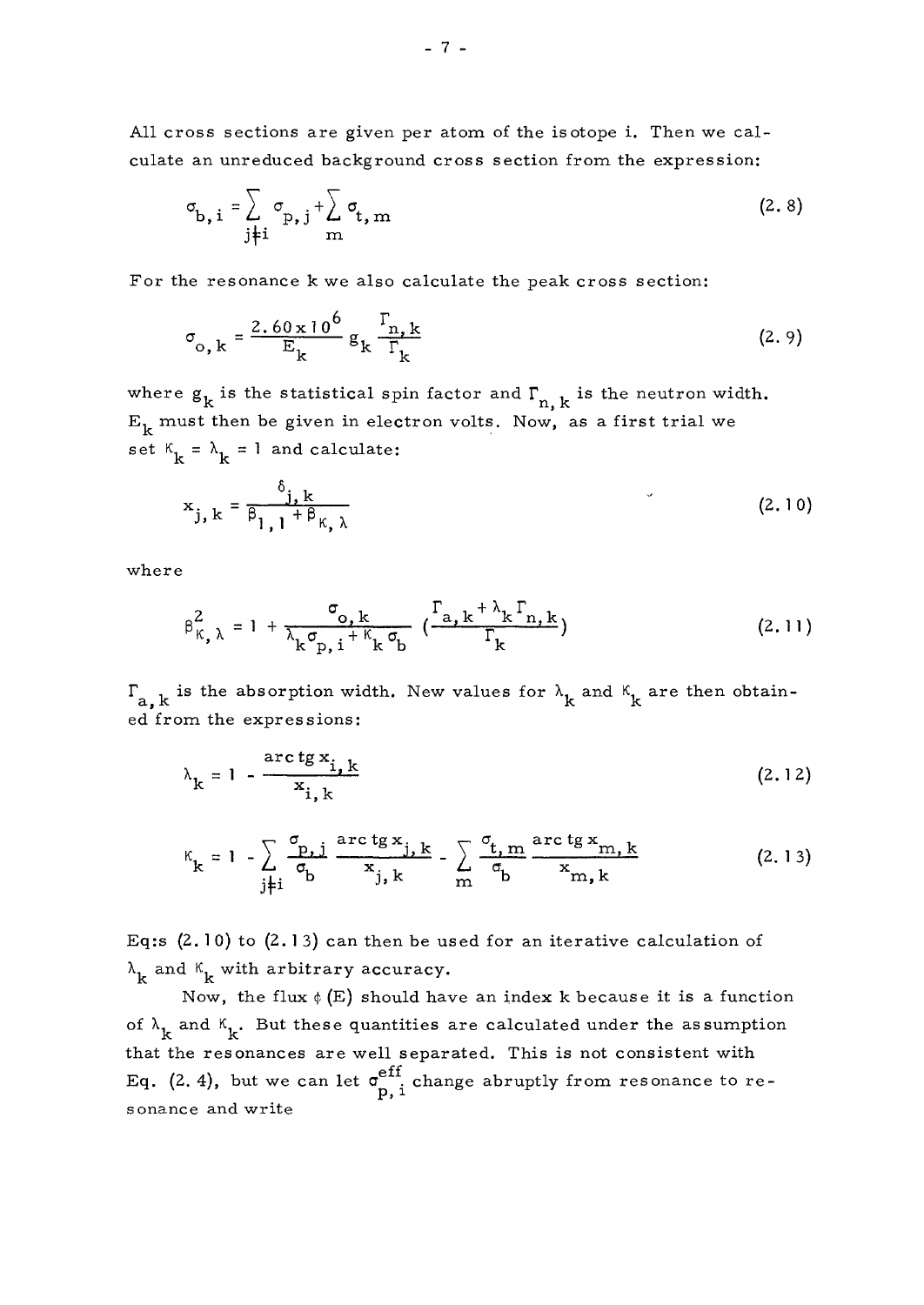$$
\phi(E) = \frac{1}{E_g} \frac{\sigma_{p, i}^{eff}(E)}{\sigma_{p, i}^{eff}(E) + \sum_{j, n}^{\sigma} \sigma_{r, j, n}}
$$
(2.14)

Then, Eq. (2.1) can be written in the following approximative form:

$$
RI_{\mathbf{x},k}^{(i)} = \frac{\sigma_{p,i,k}^{eff}}{E_g^*} \int_{0}^{\infty} \frac{\sigma_{\mathbf{x},k}^{(i)} dE}{\sigma_{p,i,k}^{eff} + \sum_{j,n}^{\sigma} \sigma_{r,j,n}}
$$
(2.15)

We have then added a new index, k, to the effective potential cross section. Eq.  $(2.15)$  is, of course, less accurate in the wings of resonance k where other resonances dominate. The corresponding approximation to the average flux is:

$$
\phi = \frac{1}{E_g} \left[ \Delta E - \sum_{i, k} \int_0^\infty \frac{\sigma_{r, i, k} dE}{\sigma_{p, i, k}^{eff} + \sum_{j, n} \sigma_{r, j, n}} \right]
$$
(2.16)

The equations above involve interaction between different resonances. The method we have adopted to calculate this effect explicitly is developed by Fischer, [9], but was originally given by Rowlands, [21]. The effective cross section can then be written in the following form, [3]:

$$
\frac{\sum_{\mathbf{z}} \left( \frac{\Gamma_{\mathbf{k}}}{\lambda_{\mathbf{k}} \Gamma_{\mathbf{n},\mathbf{k}} + \Gamma_{\mathbf{a},\mathbf{k}}} \right) \sigma_{\mathbf{p},i,\mathbf{k}}^{\text{eff}} \Gamma_{\mathbf{x},\mathbf{k}} \left\{ J(\theta_{\mathbf{k}}, \beta_{\mathbf{k}}) + \sum_{\ell \neq \mathbf{k}} \left[ \mathbf{F}_{\mathbf{l}}(\beta_{\mathbf{k}}, \beta_{\ell}) - \mathbf{F}_{\mathbf{l}}(\beta_{\mathbf{k}}, \beta_{\ell}) \right] \right\}^{\text{def}}
$$
\n
$$
\frac{\partial \mathbf{E}}{\partial \mathbf{E}} - \sum_{\mathbf{j},\mathbf{k}} \Gamma_{\mathbf{k}} \left[ J(\theta_{\mathbf{k}}, \beta_{\mathbf{k}}) + \sum_{\ell \neq \mathbf{k}} \mathbf{F}_{\mathbf{l}}(\beta_{\mathbf{k}}, \beta_{\ell}) \right] \tag{2.17}
$$

 $\mathbf{r}$ 

Here,

$$
J(\theta_k, \beta_k) = \frac{1}{2} \int_{-\infty}^{\infty} \frac{\psi(x, \theta_k) dx}{\psi(x, \theta_k) + \chi(x, \theta_k) \operatorname{tg} 2 \delta_i + \beta_k}
$$
(2.18)

where  $\psi$  and  $\chi$  are the symmetric and antisymmetric resonance line shape functions,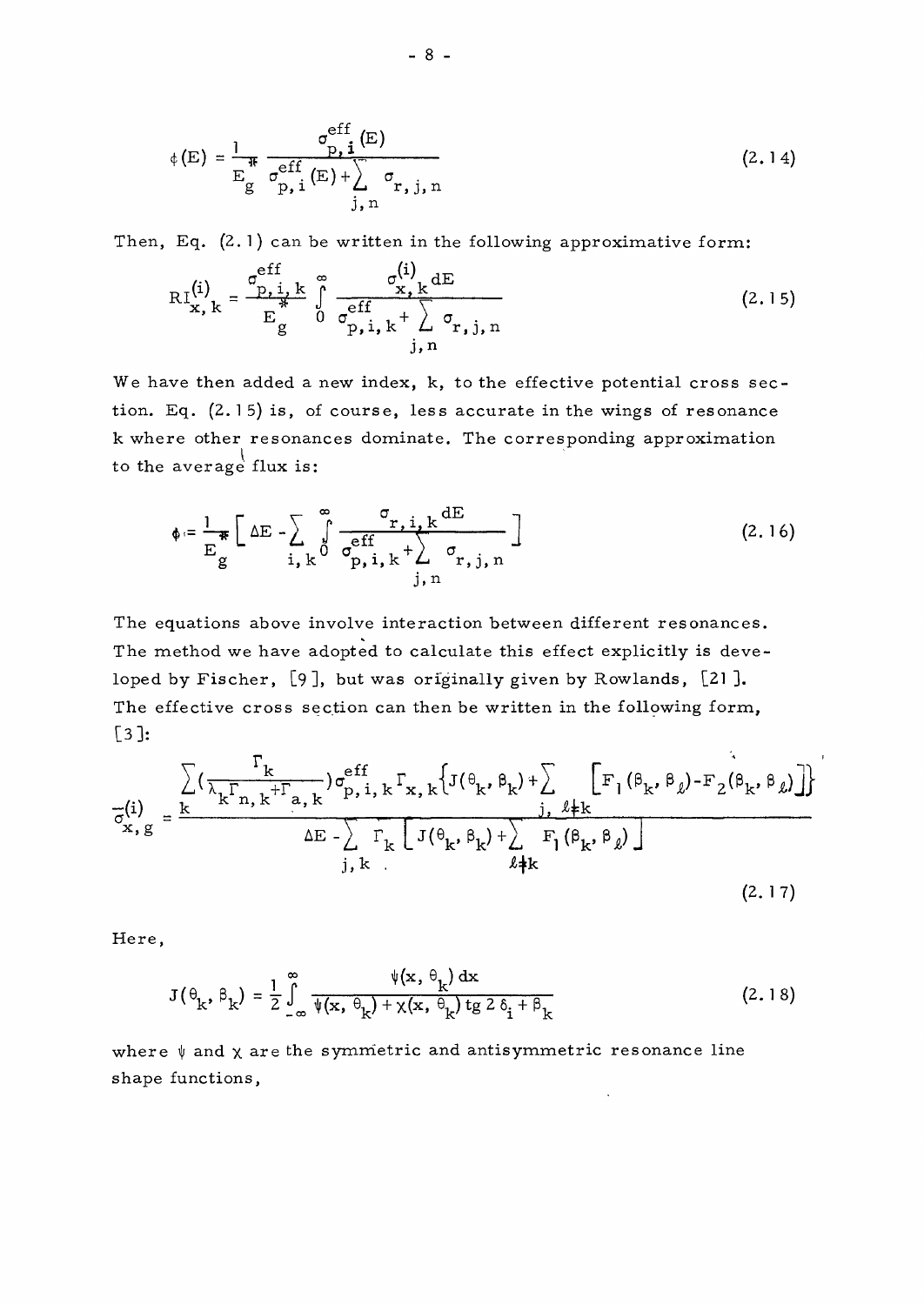$$
\theta_{k} = \frac{\Gamma_{k}}{\sqrt{\frac{4kTE_{k}}{A_{i}}}}
$$
 (2.19)

$$
\delta_{i} = \frac{R_{i}}{2\lambda_{k}} \tag{2.20}
$$

$$
R_{\mathbf{i}} = \sqrt{\frac{\sigma_{p,\mathbf{i}}}{4\pi}} \tag{2.21}
$$

$$
\lambda_{\mathbf{k}} = 10^3 \sqrt{\frac{2.60}{4 \pi E_{\mathbf{k}}}}
$$
 (2.22)

and

$$
\beta_{k} = \frac{\sigma_{p, i, k}^{eff}}{\sigma_{o, k} \cos 2 \delta_{i}} \left( \frac{\Gamma_{k}}{\lambda_{k} \Gamma_{n, k} + \Gamma_{a, k}} \right)
$$
(2.23)

 $E_{\mathbf{k}}$  must be given in electron volts and  $\sigma_{\mathbf{p},i}$  in barns.  $\sigma_{\mathbf{o},\mathbf{k}}$  is obtained from Eq. (2.9). The functions  $F_1(\beta_k, \beta_{\ell})$  and  $F_2(\beta_k, \beta_{\ell})$  give the resonance interaction effect and are obtained from the expressions:

$$
F_1(\beta_k, \beta_\ell) = \frac{\beta_k}{2} \int_{-\infty}^{\infty} \frac{\delta}{\delta \beta_k} \left( \frac{\psi_k}{\psi_k + \beta_k} \right) \left( \frac{\beta_\ell}{\psi_\ell + \beta_\ell} \right) dx \tag{2.24}
$$

$$
F_2(\beta_k, \beta_\ell) = \frac{1}{2} \int_{-\infty}^{\infty} \left[ \frac{\psi_k}{\psi_k + \beta_k} + \beta_k \frac{\delta}{\delta \beta_k} \left( \frac{\psi_k}{\psi_k + \beta_k} \right) \right] \cdot \left[ \frac{\psi_\ell}{\psi_\ell + \beta_\ell} + \beta_\ell \frac{\delta}{\delta \beta_\ell} \left( \frac{\psi_\ell}{\psi_\ell + \beta_\ell} \right) \right] \tag{2.25}
$$

In Eq.  $(2.17)$  the indices i and k are coupled together so that to each isotope index i there corresponds a series of  $k$ -values. The  $\ell$ -values, in numerator and denominator as well as the k-values in the denominator run over all isotope indices j. It is now convenient to separate out the quantities which belong to the isotope i. For compactness, we then write Eq.  $(2.17)$  in the following form: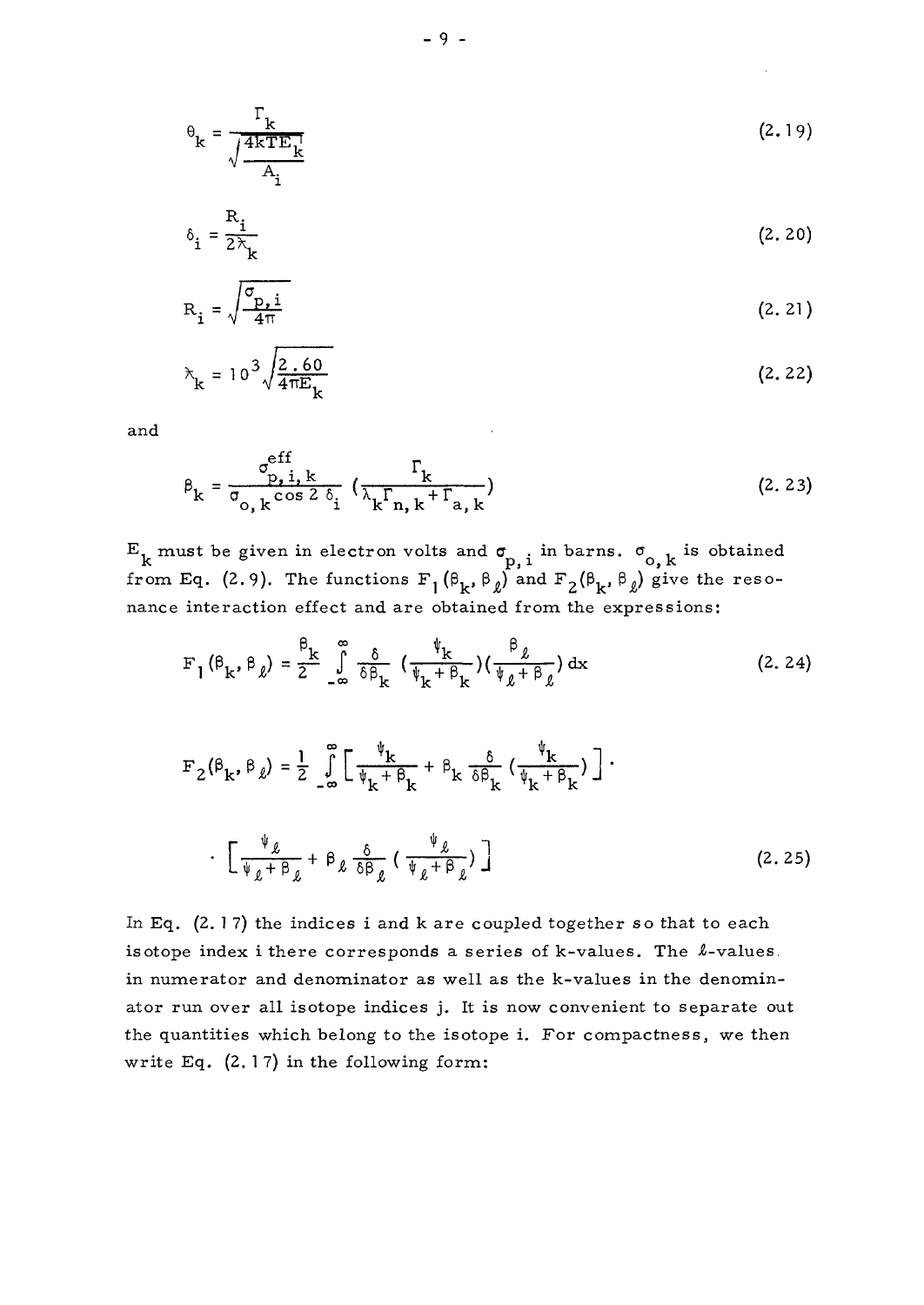$$
\overline{\sigma}_{x, g}^{(i)} = \begin{bmatrix} \overline{\sigma}_{x, g, o}^{(i)} & \sum_{x, g, j}^{\overline{\sigma}_{x, g, j}^{(i)}} (1 - \langle A_i \rangle) \\ \overline{\sigma}_{x, g}^{(i)} = \begin{bmatrix} \frac{\overline{\sigma}_{x, g, o}^{(i)}}{1 - \langle A_i \rangle} & \frac{\overline{\sigma}_{x, g, j}^{(i)}}{1 - \langle A_i \rangle} \\ 1 + \frac{\overline{\sigma}_{x, g, o}^{(i)}}{1 - \langle A_i \rangle} & \frac{\overline{\sigma}_{x, g, i}^{(i)}}{1 - \langle A_i \rangle} \end{bmatrix} \end{bmatrix}
$$
 (2.26)

wher e

$$
\overline{\sigma}_{\mathbf{x},\mathbf{g},\mathbf{o}}^{(i)} = \frac{1}{\Delta E} \sum_{k} \left( \frac{\Gamma_{k}}{\lambda \Gamma_{n,k} + \Gamma_{a,k}} \right) \sigma_{p,i,k}^{eff} \Gamma_{\mathbf{x},k} J(\theta_{k}, \theta_{k})
$$
(2.27)

$$
\overline{\sigma}_{\mathbf{x}, g, j}^{(i)} = \frac{-1}{\Delta E} \sum_{k \in i} \left( \frac{\Gamma_k}{\lambda \Gamma_{n, k} + \Gamma_{a, k}} \right) \sigma_{p, i, k}^{eff} \Gamma_{\mathbf{x}, k} \sum_{\ell \in j} \cdot \left( \mathbf{F}_1(\beta_k, \beta_\ell) - \mathbf{F}_2(\beta_k, \beta_\ell) \right)
$$
\n(2.28)

$$
\langle A_{j} \rangle = \frac{1}{\Delta E} \sum_{k \in j} \Gamma_{k} \left[ J(\theta_{k}, \beta_{k}) + \sum_{\ell \neq k} F_{j}(\beta_{k}, \beta_{\ell}) \right]
$$
(2.29)

Skew brackets indicate here and in what follows that the enclosed quantity is an average value.

In Eq:s (2.28) and (2.29), the symbols of type  $k$ <sup>ci</sup> mean that the resonance index k corresponds to an isotope index i.

The first bracket expression on the r.h.s. of Eq.  $(2.26)$  is computed in Dorix and the rest in Speng. The quantity  $\sigma^{(1)}_{\mu}$ , contributes **x , g j i**  can partly belong to non-correlated resonances. This is taken care of in the unresolved resonance region. In the resolved resonance region the function  $F_1$  is calculated by using a rational approximation to the  $\psi$ -function, [3]. It is found that the usual Gaussian approximation is not appropriate in this region. The integral in Eq.  $(2.24)$  is solved analytically and the solution is given in Ref. [3]. The function  $F<sub>2</sub>$  which is small to the second order is neglected for correlated resonances but can be calculated in the same way as  $F_1$ . It is shown in sonance s but can be calculate d in the sam e wa y a s F , . It is shown in Ref. [3] that it is negligible in the resolved regions of the  $10^{\circ}$ U and  $230$  $^{239}$ Pu resonances.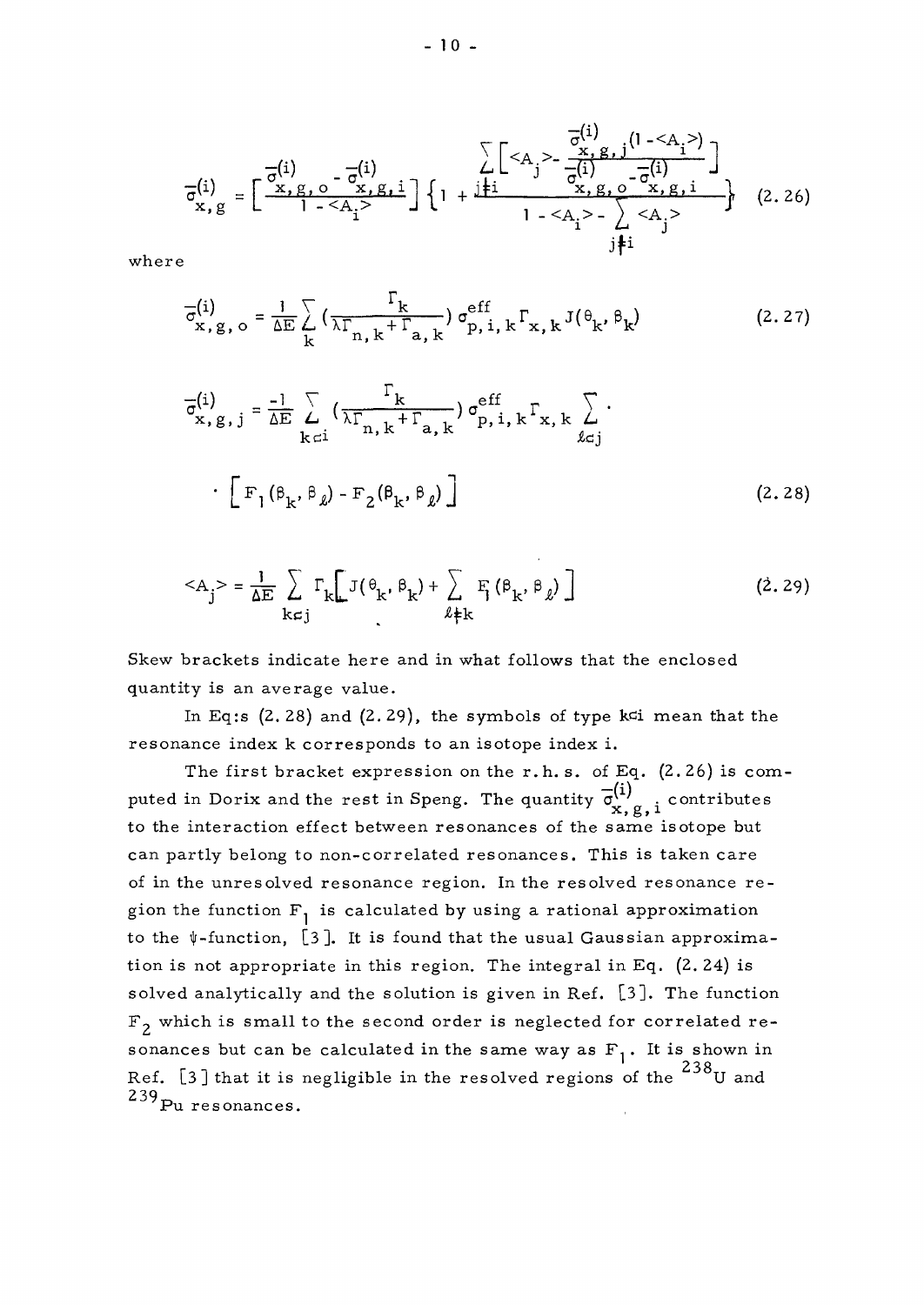In the unresolved resonance region we must consider different resonance series', s, separately. For brevity, we omit the group index g in the individual terms of the overlap effect on the resonance integral:

$$
\overline{\sigma}_{x, g, i}^{(i)} = \sum_{s} <\sigma_{x, i, s}^{(i)}>
$$
 (2.30)

Then, we write each term in two parts which give the contribution from correlated and non-correlated resonances, respectively:

$$
\langle \overline{\sigma}_{x, i, s}^{(i)} \rangle = \langle \sigma_{x, i, s, corr}^{(i)} \rangle + \langle \sigma_{x, i, s, indep}^{(i)} \rangle
$$
 (2. 31)

The first term on the r.h.s. of Eq.  $(2.31)$  is calculated using a first order approximation given by Froelich,  $[10]$ . The second term can be written,  $[3, 9]$ :

$$
\langle \sigma_{x, i, s, indep}^{(i)} \rangle = \sigma_{p, i}^{eff} \left\{ \frac{\langle \Gamma_x^{(s)}(J_s - J_s^*) \rangle}{\overline{D}_s} \sum_{t \neq s} \frac{\langle \Gamma^{(t)}J_t \rangle}{\overline{D}_t} + \frac{\langle \Gamma^{(s)}J_s^* \rangle}{\overline{D}_s} \sum_{t \neq s} \frac{\langle \Gamma^{(t)}J_t \rangle}{\overline{D}_t} \right\}
$$
\n
$$
(2.32)
$$

wher e

$$
J_s^* = J_s + \beta_s \frac{\delta J_s}{\delta \beta_s}
$$
 (2.33)

 $\beta_s$  is some  $\beta_k$  for the resonance series s.  $\Gamma^{(s)}$  and  $\Gamma_x^{(s)}$  are corresponding resonance widths.  $\overline{D}_s$  is the average spacing between these resonances. The narrow-resonance approximation is used in this region.

The quantity  $\langle A_i \rangle$  in Eq. (2.26) gives the deviation of the average neutron flux from the  $1/E$  dependence. The largest part of it is proportional to the zero order resonance integral. The rest consists of interaction terms and can be separated into one part coming from correlated and another from non-correlated resonances. We then obtain: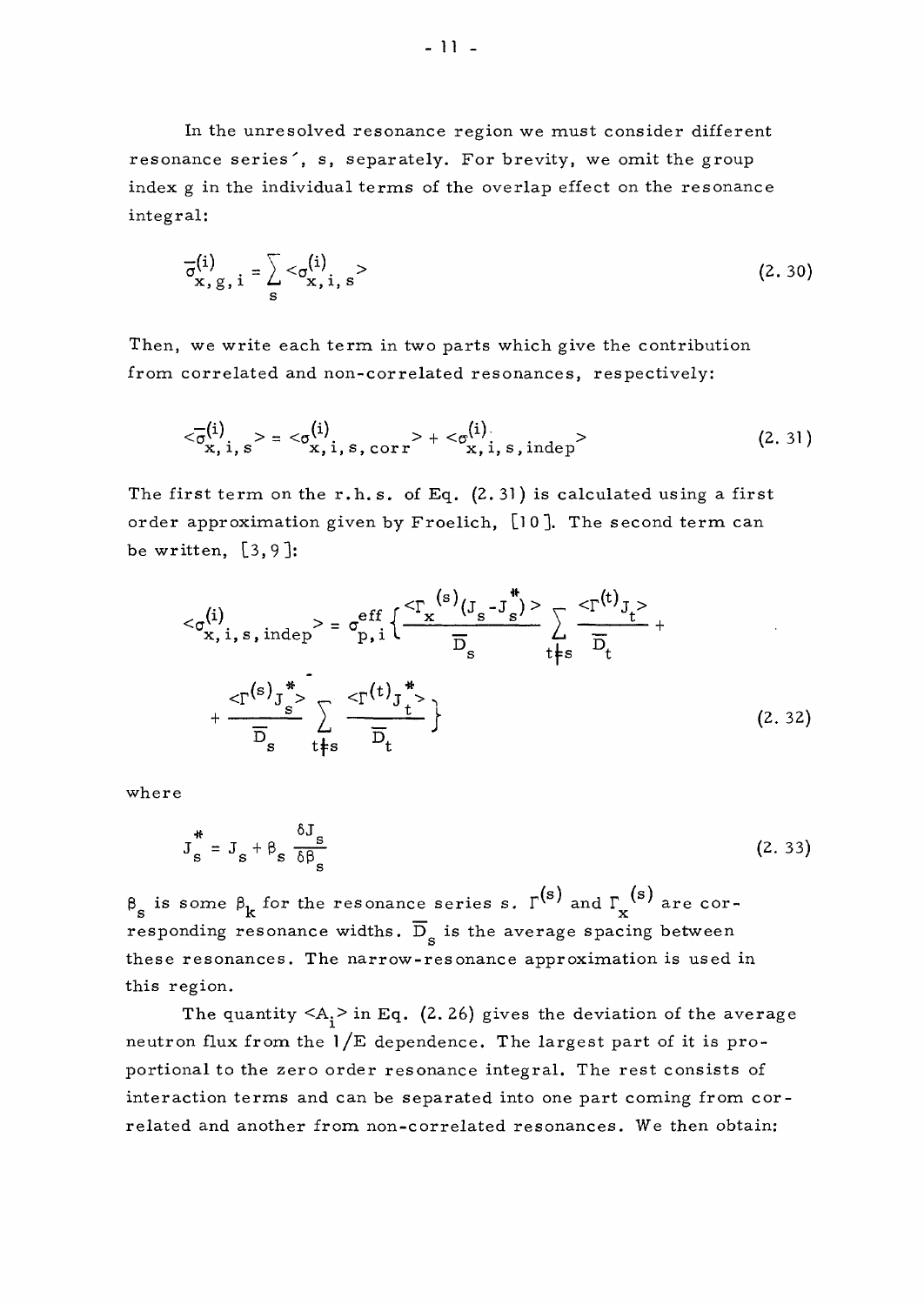$$
\langle A_{i} \rangle = \sum_{s} \left\{ \frac{\langle \Gamma^{(s)} \rangle_{s}}{\overline{D}_{s}} - \langle a_{i, s} \rangle - \frac{\langle \Gamma(J_{s} - J_{s}^{*}) \rangle}{\overline{D}_{s}} \sum_{t \neq s} \frac{\langle \Gamma^{(t)} J_{t} \rangle}{\overline{D}_{t}} \right\} \tag{2.34}
$$

 $a_{i,s}$  > is the correlated part of the interaction terms and is calculated using the method given by Froelich, [10]. Using Eq:s (2. 30) to (2. 34) we then obtain for the single-isotope cross section the following expression with an accuracy of second order:

$$
\langle \sigma_{x, g}^{(i)} \rangle = \frac{\langle \overline{\sigma}_{x, g, o}^{(1)} \rangle - \langle \overline{\sigma}_{x, g, i}^{(1)} \rangle}{1 - \langle A_i \rangle} = \frac{\langle \sigma_{x, g, o}^{(i)} \rangle - \langle \sigma_{x, g, i}^{(i)} \rangle}{1 - \langle A_i \rangle} = \sigma_{p, i}^{eff} \sqrt{\frac{\overline{D}_s}{\sqrt{\frac{D_s}{\sqrt{D}_s}}}} - \frac{\langle \sigma_{x, i, s, corr}^{(i)} \rangle + \langle \sigma_{x, s}^{(i)} \rangle}{\sigma_{p, i}^{eff}} + \frac{\langle \sigma_{x, s}^{(i)} \rangle - \langle \sigma_{x, s}^{(i)} \rangle}{\overline{D}_s} = \frac{\langle \sigma_{x, i, s, corr}^{(i)} \rangle - \langle \sigma_{x, s}^{(i)} \rangle}{\overline{D}_s} + \frac{\langle \sigma_{x, s}^{(i)} \rangle - \langle \sigma_{x, s}^{(i)} \rangle}{\overline{D}_s} = \frac{\langle \sigma_{x, s, g, o}^{(i)} \rangle - \langle \sigma_{x, s, g, i}^{(i)} \rangle}{\overline{D}_s} = \frac{\langle \sigma_{x, s, g, o}^{(i)} \rangle - \langle \sigma_{x, s, g, i}^{(i)} \rangle}{\overline{D}_s} = \frac{\langle \sigma_{x, s, g, f, o}^{(i)} \rangle - \langle \sigma_{x, s, g, f, i}^{(i)} \rangle}{\overline{D}_s} = \frac{\langle \sigma_{x, s, g, f, o}^{(i)} \rangle - \langle \sigma_{x, s, g, f, i}^{(i)} \rangle}{\overline{D}_s} = \frac{\langle \sigma_{x, s, g, f, o}^{(i)} \rangle - \langle \sigma_{x, s, g, f, i}^{(i)} \rangle}{\overline{D}_s} = \frac{\langle \sigma_{x, s, g, f, g, r}^{(i)} \rangle - \langle \sigma_{x, s, g, f, i}^{(i)} \rangle}{\overline{D}_s} = \frac{\langle \sigma_{x, s, g, f, g, r}^{(i)} \rangle - \langle \sigma_{x, s, g, f, i}^{(i)} \rangle}{\overline{D}_s} = \frac{\langle \sigma_{x, s, g, f, f, g, r}^{(i)} \rangle - \langle \sigma_{x, s, g, f
$$

 $\overline{\mathbf{r}}$ 

 $\overline{1}$ 

Eq. (2. 35) contains more terms than those given by Fischer, [9]. Beyy<br>\* cause  $J$  need not be much smaller than  $J$ , no terms in the equation can be considered to be of higher order than the second. An approximate formula for the interdependence between J and J<sup>\*</sup> is given in appendix B.

s  $\lambda$  che c pie p die die die possibility of  $\lambda$ 

(2. 35)

The cross sections  $\langle \sigma_{x}^{(1)} \rangle$  are given on a library tape which serves as a data tape for the Speng programme. The parameters are eff and the temperature. But, as we have seen  $\epsilon$ <sup>eff</sup>  $p, 1$ <br>position the temperature seek resolved in the resolvence in the resolution  $\mathbf{w}$ resonance region different for each resonance, k. The parameter we<br>use for the library tape is the arithmetic average for the group.

In order to calculate spectrum and macroscopic cross sections for a given composition, an interpolation between the tabulated values is made by Speng. The interpolated cross sections correspond  $v_{\rm{eff}}$  and  $v_{\rm{eff}}$  and  $v_{\rm{eff}}$  and  $v_{\rm{eff}}$  sections sections  $v_{\rm{eff}}$  sections sections formulae corresponding to  $v_{\rm{eff}}$ to the actual  $\sigma_{\mathbf{p},i}^{\text{ent}}$  and temperature. The interpolation formulae are  $\sum_{\text{on 4. Now, }}<\sigma_{\text{y}}^{(1)}$  $\mathbf{x}, \mathbf{g}$ <br>factor given by the second bracketed expression in Eq. (2. 26), in ord factor given by the second bracketed expression in Eq. (2. 26), in order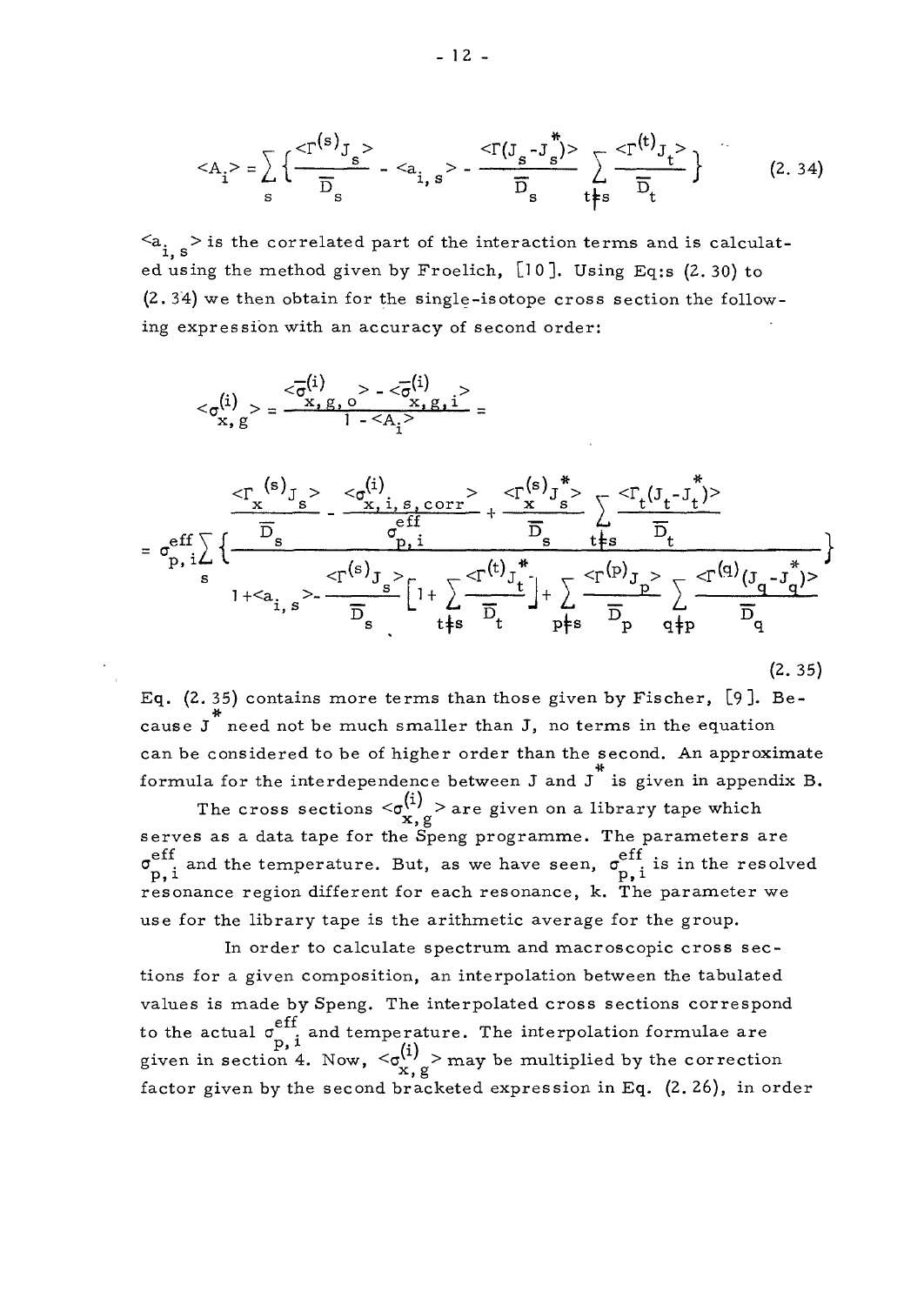to obtain  $\overline{\sigma}_{x, g}^{(i)}$ . This computation is optional because the correction factor is close to 1. It may be expressed in a more elaborate way by inserting the statistical averages of the quantities which enter into Eq. (2.26). For  $\overline{\sigma}^{(1)}_{...}$  , and  $\langle A_1 \rangle$  we use Eq:s (2.30) to (2.34), considering that there is no statistical correlation between the isotopes i and j. Therefore, if we neglect the interaction between resonances in the same isotope and introduce average values which are summed over the resonance series' within an isotope, we obtain for the interaction-corrected cross section a formula which is analogous to Eq. (2.35):

$$
\overline{\sigma}_{x, g}^{(i)} = \sigma_{p, i}^{eff} \frac{\overline{D}_{i}}{D_{i}} + \frac{\overline{D}_{i}}{D_{i}} \sum_{j \neq i} \frac{\overline{T}_{j}^{(J_{j} - J_{j}^{*})}}{D_{j}}
$$
\n
$$
\overline{\sigma}_{x, g}^{(i)} = \sigma_{p, i}^{eff} \frac{\overline{D}_{i}}{\overline{D}_{i}} \left[1 + \sum_{j \neq i} \frac{\overline{T}_{j}^{(J_{j} - J_{j}^{*})}}{D_{j}}\right] + \sum_{j \neq i} \frac{\overline{C}_{i}^{T} J_{j}^{(J)}}{D_{j}} \sum_{k \neq j} \frac{\overline{C}_{k}^{T} (J_{k} - J_{k}^{*})}{D_{k}}
$$
\n(2.36)

Here, the indices i, j, and k correspond each to an isotope. For brevity, we introduce the following quantities:

$$
h_{i} = \frac{<\Gamma_{i} J_{i}>}{\overline{D}_{i}}
$$
\n
$$
h_{i}^{*} = \frac{<\Gamma_{i} J_{i}>}{\overline{D}_{i}}
$$
\n(2. 37)\n(2. 38)

Further, for the quantities of higher than zero order we assume that an average of a product is equal to the product of the averages of each factor. Then, neglecting the interaction within an isotope:

$$
\frac{\langle \Gamma_{\mathbf{x},i}^{\mathbf{y}} \rangle}{\overline{D}_{i}} = \frac{\mathbf{h}_{i}^{\mathbf{y}} \langle \sigma_{i}^{(i)} \rangle}{\mathbf{h}_{i}^{\mathbf{y}} \sigma_{p,i}^{\text{eff}}} \left(1 - \mathbf{h}_{i}\right)
$$
(2.39)

where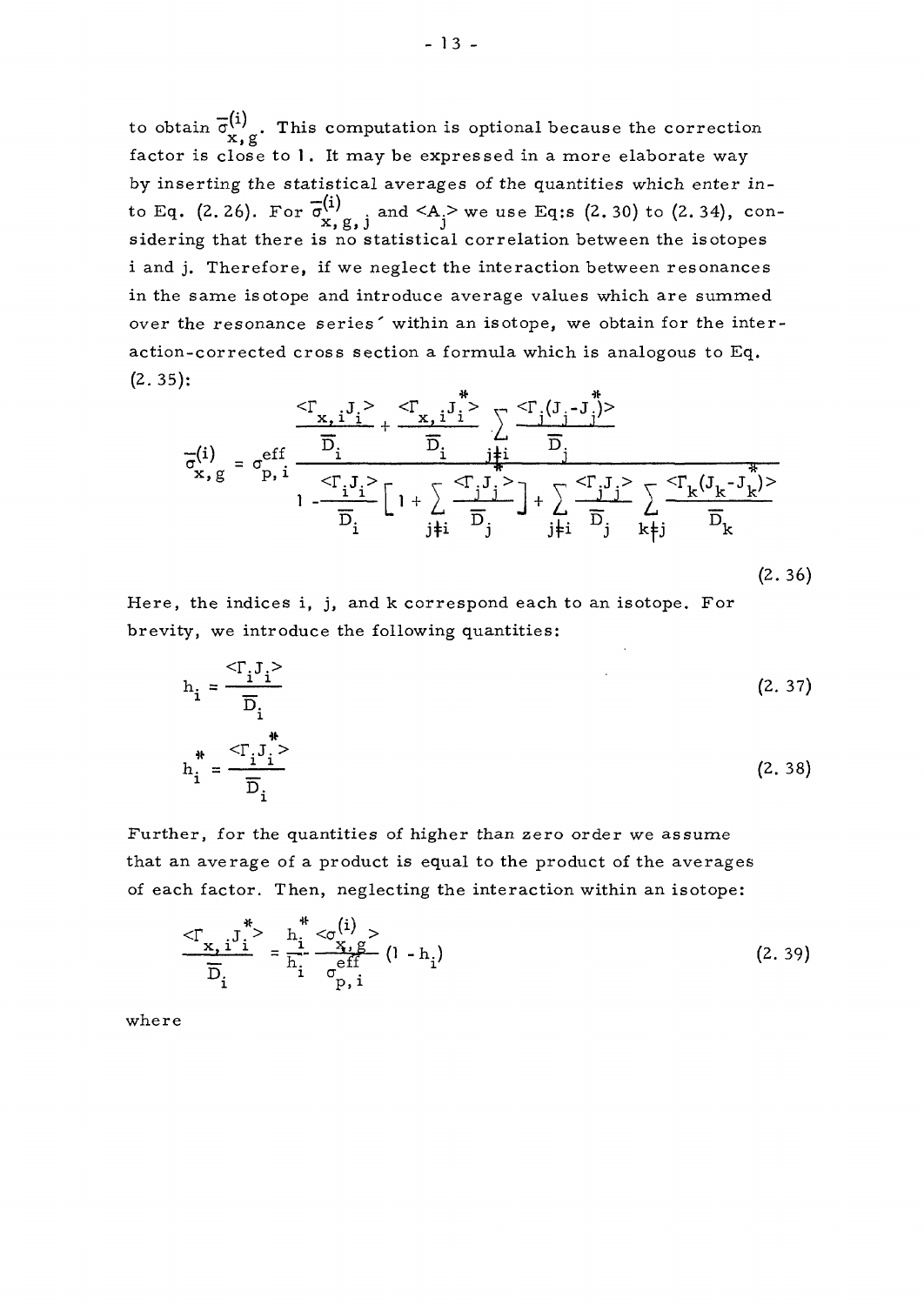$$
\langle \sigma_{\mathbf{X},\mathbf{g}}^{(i)} \rangle = \frac{\sigma_{\mathbf{p},i}^{\mathrm{eff}} \frac{\langle \Gamma_{\mathbf{X},i} \mathbf{J}_{i} \rangle}{\overline{\mathbf{D}}_{i}}}{1 - \mathbf{h}_{i}}
$$
(2.40)

From Eq:s  $(2.36)$  to  $(2.40)$  we then obtain:

$$
\overline{\sigma}_{x, g}^{(i)} = \langle \sigma_{x, g}^{(i)} \rangle + \frac{(1 - h_{i}) \left[ 1 + \frac{h_{i}}{h_{i}} \right] \left[ h_{j} - h_{j}^{*} \right]}{1 - h_{i} (1 + \sum_{j} h_{j}^{*} + \sum_{j \neq i}^{n} h_{j} \sum_{k \neq j}^{n} (h_{k} - h_{k}^{*})}
$$
\n(2.41)

Eq. (2. 41) is strictly valid only if we neglect the interaction within an isotope but we assume that it is sufficiently accurate even if this interaction is present. Then, for  $\langle \sigma_{\mathbf{x},g}^{(1)} \rangle$  we use the cross sections which are obtained from Eq.  $(2.35)$  and tabulated in the Speng library. The quantities h and h with different subscripts are computed using the formulae in appendix B.

Heterogeneity effects in the resonance region are considered by modifying  $\sigma_{x, g}^{eff}$  according to the equivalence principle. The "shadow*x*<br>`one mulae are introduced in the Speng programme by K. Jirlow and K Nymulae ar e introduced in the Speng programme by K. Jirlow and K Ny- $\max_{i}$  [4], and are identical with those given by Hummel et al., [11].

#### 3. THE CALCULATIONAL, SCHEME IN DORIX

#### 3. 1 The energy group lies in the resolved resonance region

We want to obtain cross sections for a resonance absorber, i, for different temperatures, T, and for different values of the para meter  $\sigma_{p,i}^{\text{eff}}$ . After that the input data are read in, the latter quantity is computed using Eq:s (2.5) to (2.13). But in this case,  $\sigma_{p, j}$  for j#i P» J is substituted by an equally large  $\sigma_{t\ldots m}^{\phantom{\dagger}}$  because all other resonance absorbers are neglected. The composition is in other respects chosen to be representative for the type of problem we want to study.

In parallel with the screened cross sections we also compute the cross sections for infinite dilution in order to obtain the screen ing factors. These cross sections are given by the following expression: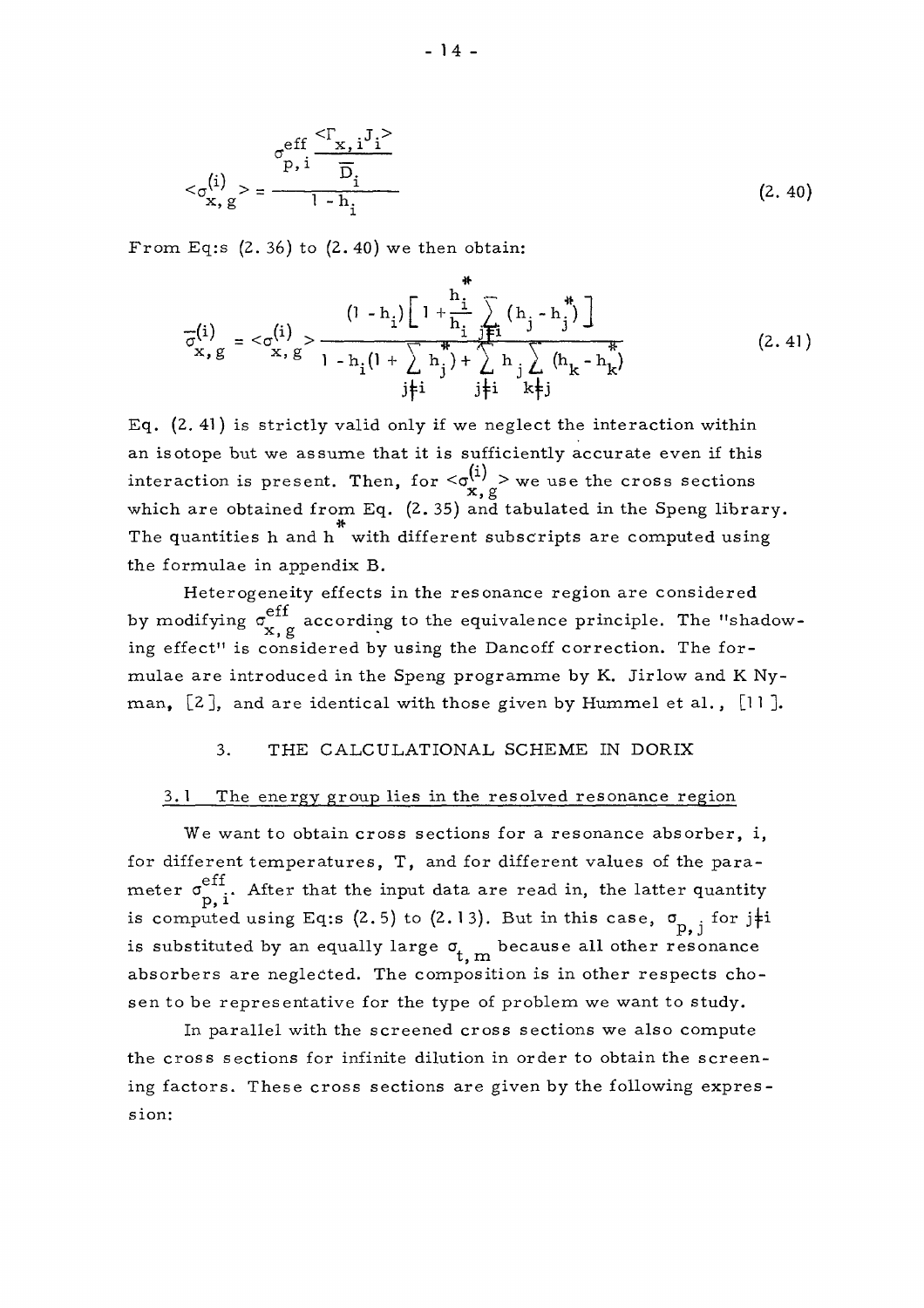$$
\overline{\sigma}_{\mathbf{x},\mathbf{g},\inf}^{(i)} = \frac{\pi}{2} \frac{1}{\Delta E} \sum_{\mathbf{k}} \Gamma_{\mathbf{x},\mathbf{k}} \sigma_{\mathbf{o},\mathbf{k}} \tag{3.1}
$$

where  $\sigma_{o,k}$  is obtained from Eq. (2.9). The screening factor is de- $\alpha, k$  <sup>13</sup> because it on Eq. (2.7). The screening factor fined as the ratio between the screened cross section and  $\overline{\sigma}_{\mathbf{v}}^{(1)}$ 

The computation of screened cross sections begins with determining the interaction between the resonances in first order approximation. This is given by the function: mation. This is given by the function:

$$
SU_{x, i} = \sum_{k} \sigma_{p, i, k}^{eff} \Gamma_{x, k} \sum_{\ell \neq k}^{F} F_{l} (\beta_{k}, \beta_{\ell})
$$
 (3.2)

where  $F_1(\beta_k, \beta_k)$  is defined in Eq. (2.24). The method for calculating this function is given in Ref. [3 ].

The zero order single resonance integral is

$$
R_{\mathbf{x},k,0}^{(i)} = \frac{\sigma_{p,i,k}^{eff}}{E_g} \Gamma_{\mathbf{x},k} \frac{\Gamma_k}{\lambda_k \Gamma_{n,k} + \Gamma_{a,k}} J(\theta_k, \beta_k)
$$
(3.3)

where the  $J$ -function is defined in Eq. (2.1 8) and Eq. is the mean energy, defined rather arbitrarily (see next section). The main part of the Jfunction is computed by a Gaussian quadrature but the contributions from large x-values are obtained from analytical approximations,  $[7]$ . The p- and x-functions are obtained from the continuous fraction approximation,  $[6]$ .<br>The effective cross section is now computed from Eq.  $(2.17)$ , neg-

The effective cross section is now computed from Eq.  $(2.11)$ , neglecting the second order overlap effect in the numerator,  $r_2(v_k, v_l)$ . There is no reason to neglect the second order term in the denominator because it changes the cross section in the same (negative) direction as  $F_2$ .

#### 3.2 The energy group lies in the unresolved resonance region

In the unresolved resonance region we assume that the resonananc es are infinitely narrow. Thus, calculating  $\sigma_{\mathbf{p},i}^{\text{eff}}$  from Eq. (2.5), we assume that  $K = \lambda = 1$ .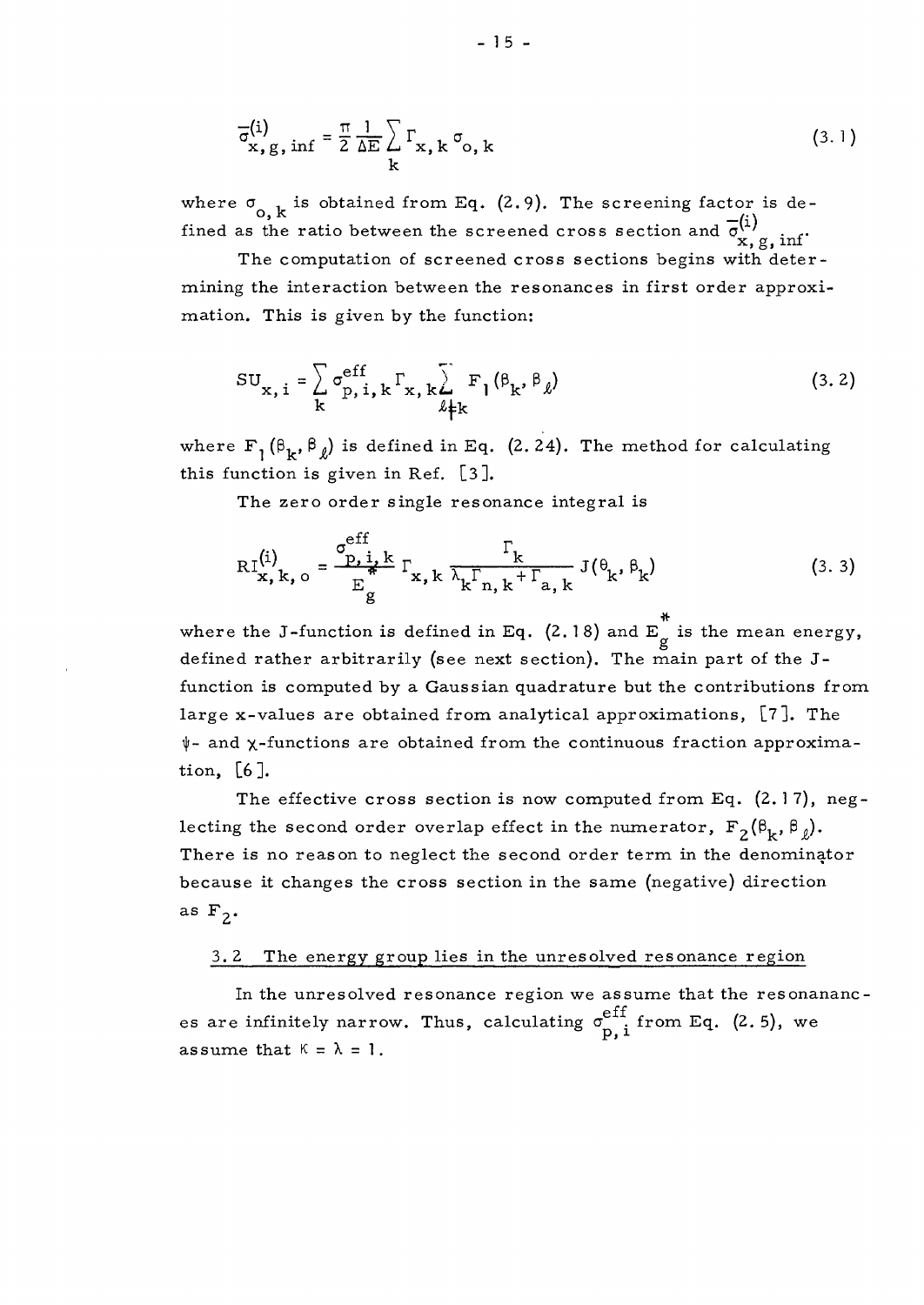The cross sections for infinite dilution are for the resonance series s:

$$
\overline{\sigma}_{\mathbf{x},\mathbf{g},\inf}^{(i,s)} = \frac{\pi^2 \chi_{\mathbf{g}}^2(\mathbf{s})}{\overline{\mathbf{g}}(\mathbf{s})} \mathbf{S}_{\mathbf{x}}^{(s)} \frac{\overline{\Gamma}_{\mathbf{n}}^{(s)} \overline{\Gamma}_{\mathbf{s}}^{(s)}}{\overline{\Gamma}_{\mathbf{s}}^{(s)}}
$$
(3.4)

where  $_{\neg}$ (s)<sub>r</sub>(s)

$$
S_{\mathbf{x}}^{(s)} = \frac{\frac{\sqrt{\frac{\Gamma(e \cdot \mathcal{F}^{\mathbf{x}} \cdot \mathcal{F}^{\mathbf{x}}\cdot \mathcal{F}^{\mathbf{x}}\cdot \mathcal{F}^{\mathbf{x}}\cdot \mathcal{F}^{\mathbf{x}}\cdot \mathcal{F}^{\mathbf{x}}\cdot \mathcal{F}^{\mathbf{x}}\cdot \mathcal{F}^{\mathbf{x}}\cdot \mathcal{F}^{\mathbf{x}}\cdot \mathcal{F}^{\mathbf{x}}\cdot \mathcal{F}^{\mathbf{x}}\cdot \mathcal{F}^{\mathbf{x}}\cdot \mathcal{F}^{\mathbf{x}}\cdot \mathcal{F}^{\mathbf{x}}\cdot \mathcal{F}^{\mathbf{x}}\cdot \mathcal{F}^{\mathbf{x}}\cdot \mathcal{F}^{\mathbf{x}}\cdot \mathcal{F}^{\mathbf{x}}\cdot \mathcal{F}^{\mathbf{x}}\cdot \mathcal{F}^{\mathbf{x}}\cdot \mathcal{F}^{\mathbf{x}}\cdot \mathcal{F}^{\mathbf{x}}\cdot \mathcal{F}^{\mathbf{x}}\cdot \mathcal{F}^{\mathbf{x}}\cdot \mathcal{F}^{\mathbf{x}}\cdot \mathcal{F}^{\mathbf{x}}\cdot \mathcal{F}^{\mathbf{x}}\cdot \mathcal{F}^{\mathbf{x}}\cdot \mathcal{F}^{\mathbf{x}}\cdot \mathcal{F}^{\mathbf{x}}\cdot \mathcal{F}^{\mathbf{x}}\cdot \mathcal{F}^{\mathbf{x}}\cdot \mathcal{F}^{\mathbf{x}}\cdot \mathcal{F}^{\mathbf{x}}\cdot \mathcal{F}^{\mathbf{x}}\cdot \mathcal{F}^{\mathbf{x}}\cdot \mathcal{F}^{\mathbf{x}}\cdot \mathcal{F}^{\mathbf{x}}\cdot \mathcal{F}^{\mathbf{x}}\cdot \mathcal{F}^{\mathbf{x}}\cdot \mathcal{F}^{\mathbf{x}}\cdot \mathcal{F}^{\mathbf{x}}\cdot \mathcal{F}^{\mathbf{x}}\cdot \mathcal{F}^{\mathbf{x}}\cdot \mathcal{F}^{\mathbf{x}}\cdot \mathcal{F}^{\mathbf{x}}\cdot \mathcal{F}^{\mathbf{x}}\cdot \mathcal{F}^{\mathbf{x}}\cdot \mathcal{F}^{\mathbf{x}}\cdot \mathcal{F}^{\mathbf{x}}\cdot \mathcal{F}^{\mathbf{x}}\cdot \mathcal{F}^{\mathbf{x}}\cdot \mathcal{F}
$$

The bars over the resonance parameters indicate as do the skew brackets around the products, average values of the respective quantities. The index s is a function of the *&-*value and the total (s)  $\mathfrak{spin}_\bullet$  J. The statistical weight, g' ' is obtained from the expression

$$
g^{(s)} = \frac{2J+1}{2(2I+1)}
$$
 (3.6)

where I is the internal spin factor.

When g occurs as a subscript, it is a group index.

 $\lambda$  is calculated according to Eq. (2.22) where  $E_{1}$  is substituted by a mean group energy,  $E_{\mu}$ . This can be calculated in two ways which are optional:

$$
E_g^* = \frac{E_g + E_{g-1}}{2}
$$
 (3.7)

or

$$
E_g^* = \sqrt{E_g E_{g-1}}
$$
 (3.8)

where  $E_{\mu}$  is the lower energy boundary of the group. The Doppler temperature parameter,  $\theta$ , is calculated from Eq. (2.19) using E<sub> $\alpha$ </sub> instead of  $E_k$ .

Eq.  $(2. 20)$  for the quantum mechanical phase shift can be generalised to consider both s- and p-waves by the following formula, [10]: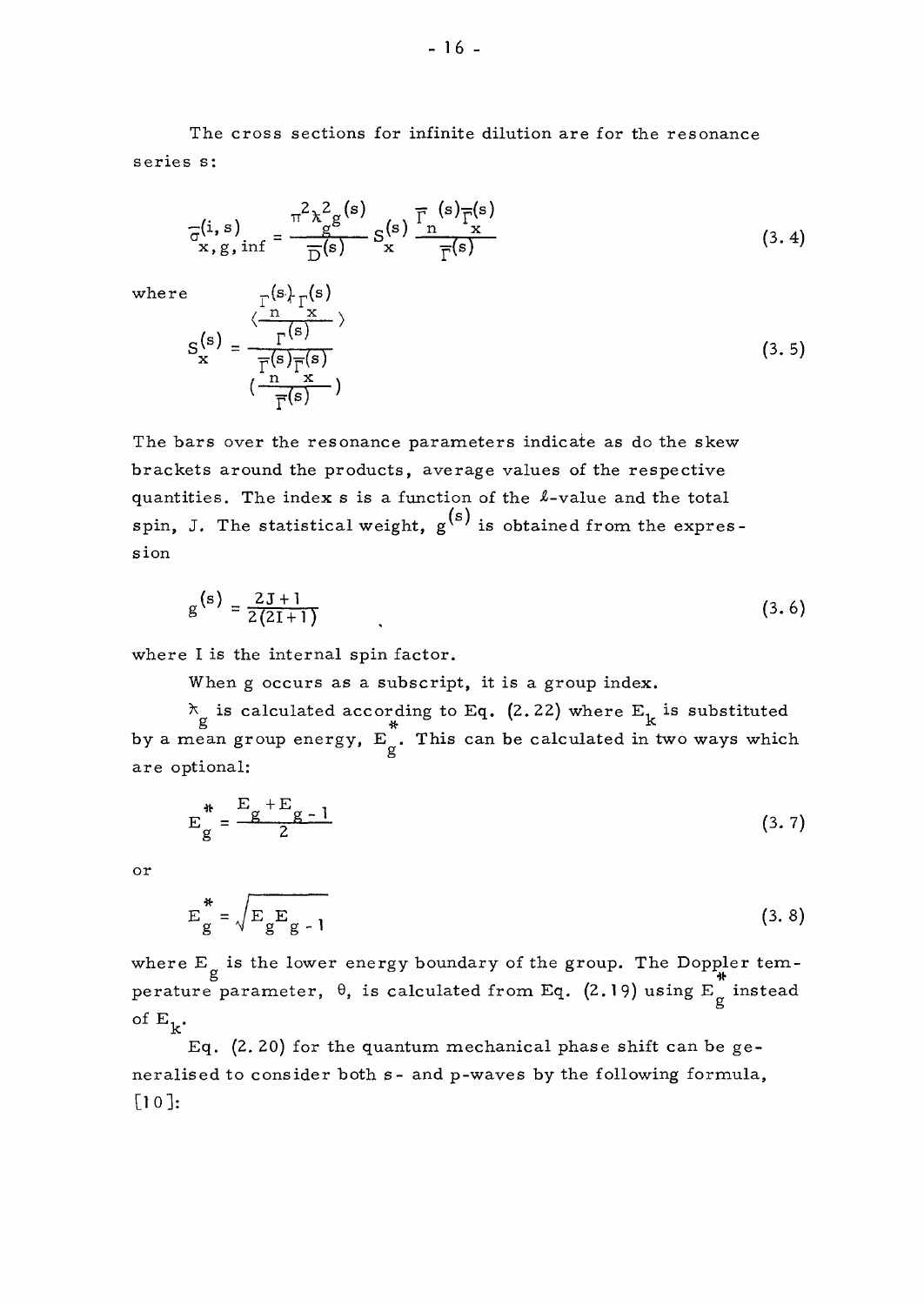$$
\delta_{\mathbf{i},\ \ell} = \frac{1}{2} (\frac{R_{\mathbf{i}}}{\lambda_{\mathbf{g}}} - \ell \operatorname{arc} \operatorname{tg} \frac{R_{\mathbf{i}}}{\lambda_{\mathbf{g}}})
$$
(3.9)

where  $l = 0$  or  $l$ .

The mean distance between the resonances is assumed to be dependent upon the total spin, J, and the energy in the following way, [10]:

$$
\overline{D}^{(s)} = \overline{D}_{J, \ell} = \frac{D_{o, \ell}}{2J + 1} F_e
$$
 (3.10)

•where

$$
F_e = \frac{(5 + E^* \times 10^{-6})^2}{25} \exp\left[-\sqrt{89.7(5 - E^* \times 10^{-6})} - \sqrt{448.5}\right]
$$
 (3.11)

 $\overline{D}_{\overline{O},\ell}$  is the mean distance if J = 0 and  $E_{\overline{g}}^*$  = 0. For the mean neutron width we use the same formula as in the Eric 2 programme,  $[12]$ :

$$
\overline{\Gamma}_{n}^{(s)} = (SF) \, \sqrt{\overline{D}}^{(s)} \sqrt{\overline{E}}^{*} \vee_{\ell} u_{\ell, J}^{(i)}
$$
\n(3.12)

where  $(SF)$ <sub> $\ell$ </sub> is the strength function, and

$$
v_{\ell} = \begin{cases} 1 \text{ for } \ell = 0 \\ \frac{y^2}{1 + y^2} \text{ for } \ell = 1 \end{cases}
$$
(3.13)  

$$
y = 0.00191 \sqrt{\mathbf{E}_{g}^*}
$$
(3.14)

for  $l>0$ .  $\mu_{\ell,j}$  is a weight function and = 1 for  $\ell = 0$  but may be an integer >1

The functions  $S^{(s)}_x$ , defined by Eq. (3.5) are calculated from formulae which depend upon whether the material is fissile or not. For brevity, we introduce the following quantities: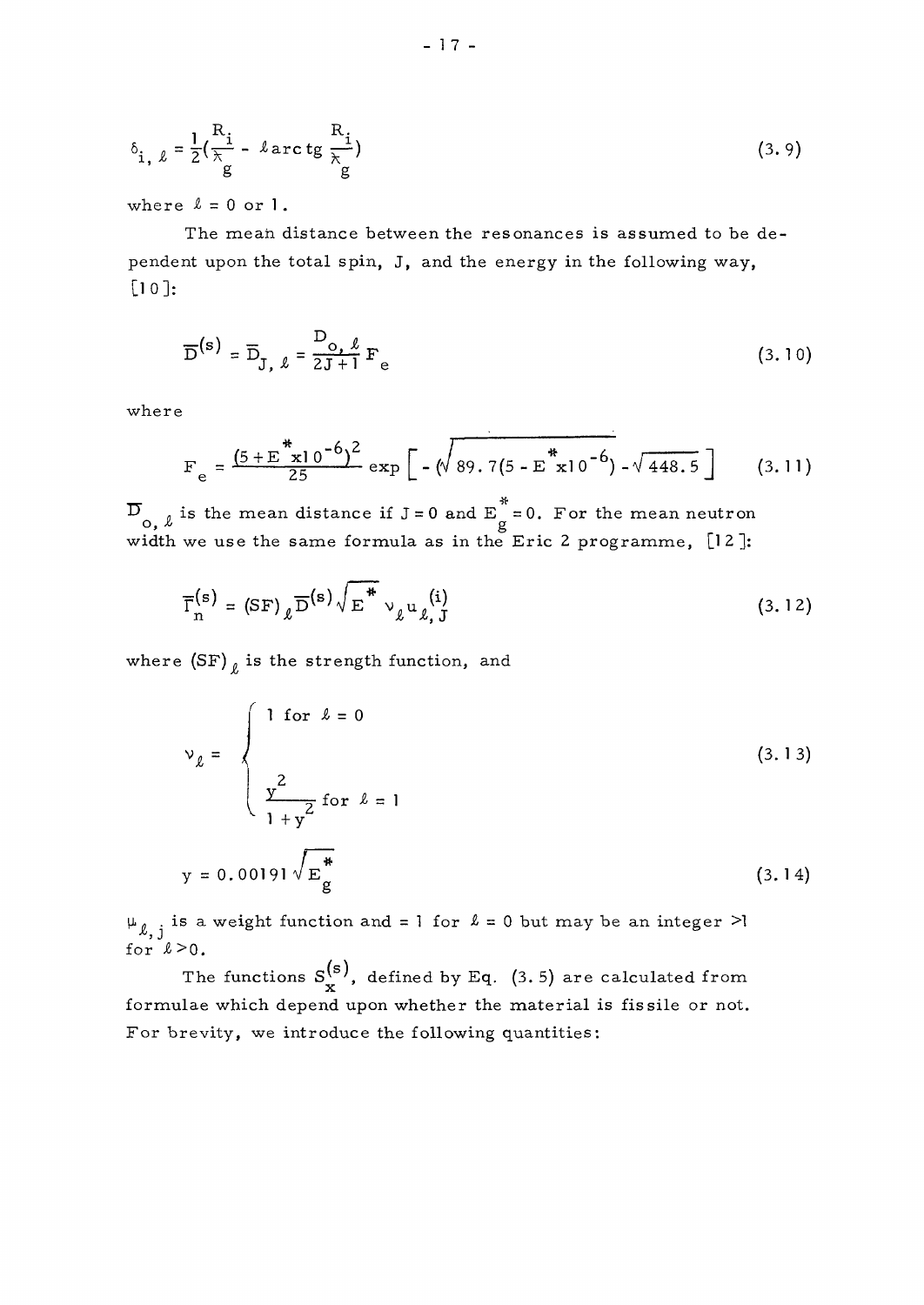$$
a_1 = 1 + \frac{\overline{\Gamma}_1^{(s)} + \overline{\Gamma}_1^{(s)}}{\Gamma_1^{(s)}}
$$
\n(3.15)

$$
a_2 = \frac{2 \overline{\Gamma}_n^{(s)}}{\overline{\Gamma}_\gamma^{(s)}}
$$
(3.16)

$$
a_3 = \frac{2 \overline{\Gamma}_f^{(s)}}{\nu_f \Gamma_\gamma^{(s)}}
$$
(3.17)

We assume  $\chi^2_{\nu}$ -distributions for  $\Gamma^{(s)}_{\mathbf{x}}$  where x corresponds to (n, n) or (n, f) reactions.  $v_x$  is the number of degrees of freedom in the reaction x. We also assume that  $\Gamma(\begin{matrix} s \\ \gamma \end{matrix})$  is constant and that  $v_n = 1$ . Under these conditions, Klahr and Certaine, [1 3, 14], have shown that the functions  $S_{\bf x}^{\bf (s)}$  can be written in the following form which is valid both for fissile and for non-fissile isotopes:

$$
S_{n}^{(s)} = 3 a_{1} \int_{0}^{\infty} (1 + a_{2}x)^{-2.5} (1 + a_{3}x)^{-\frac{v_{f}}{2}} e^{-x} dx
$$
 (3.18)

$$
S_{\gamma}^{(s)} = a_1 \int_{0}^{\infty} (1 + a_2)^{-1.5} (1 + a_3 x)^{-\frac{\gamma_f}{2}} e^{-x} dx
$$
 (3.19)

$$
S_f^{(s)} = a_1 \int_0^{\infty} (1 + a_2 x)^{-1.5} (1 + a_3 x) \qquad e^{-x} dx
$$
 (3.20)

For non-fissile materials, these equations can be partially solved, and we obtain:

$$
S_{n}^{(s)} = \frac{\Gamma_{\gamma}^{(s)} + \overline{\Gamma}_{n}^{(s)} - \Gamma_{\gamma}^{(s)} S_{\gamma}^{(s)}}{\overline{\Gamma}_{n}^{(s)}}
$$
(3. 21)

and

$$
S_{\gamma}^{(s)} = \frac{\Gamma_{\gamma}^{(s)} + \overline{\Gamma}_{n}^{(s)}}{\overline{\Gamma}_{n}^{(s)}} \left[ 1 - a\sqrt{\pi} e^{a^{2}} (1 - \frac{2}{\sqrt{\pi}} \int_{0}^{a} e^{-y^{2}} dy \right]
$$
(3.22)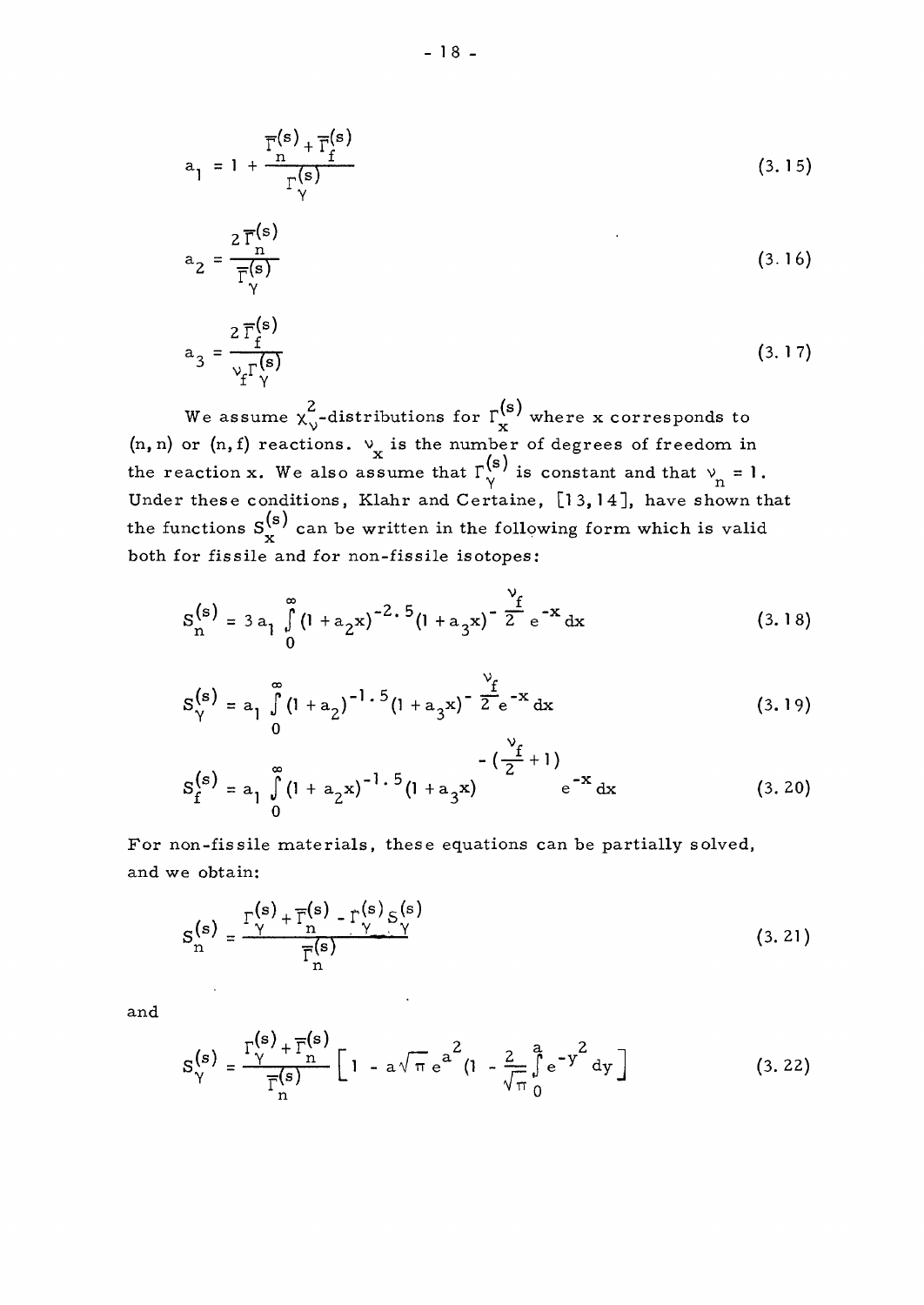where

$$
a = \sqrt{\frac{\Gamma(\mathbf{s})}{2\overline{\Gamma}(\mathbf{s})}} \tag{3.23}
$$

**(s)**   $T_{\rm X}$  is described computation method of the functions  $\frac{1}{\rm X}$  is described. in Ref. [8].<br>For calculation of the J-functions and resonance integrals we

F o r calculation of the J-functions and resonance integrals we take samples of *T -* and I\.-values in the same way as in the Eri c 2 programme, [12]:

$$
\Gamma_{n,k}^{(s)} = x_k \overline{\Gamma}_n^{(s)}
$$
 (3. 24)

$$
\Gamma_{f,q}^{(s)} = y_q \overline{\Gamma}_f^{(s)}
$$
 (3.25)

Assuming a  $\chi^2_{\nu}$  statistical distribution and that the maximum numbers of the factors  $x_1$ , and  $y_n$  are  $N_1$ , and  $N_n$ , respectively, we first chose  $N_{1}$ -1 points,  $z_{1}$ , on the abscissa of this function so that

$$
\int_{z_{k-1}}^{z_k} x_y^2(x) dx = \frac{1}{N_k}
$$
 (3. 26)

The points  $x_{\mu}$  are then assumed to be positioned at the "center of gravity" of each partial surface. Then,

$$
x_{k} = N_{k} \int_{z_{k-1}}^{z_{k}} x \chi_{\nu}^{2}(x) dx
$$
 (3. 27)

Eq:s (3.26) and (3.27) are of course also valid for the points  $y_q$  if  $N_k$ is substituted by  $N_q$ . This method was first used by Ferziger et al.,  $[15]$ .

The total resonance width is then also a function of k and q and we calculate a corresponding peak resonance cross section for series s: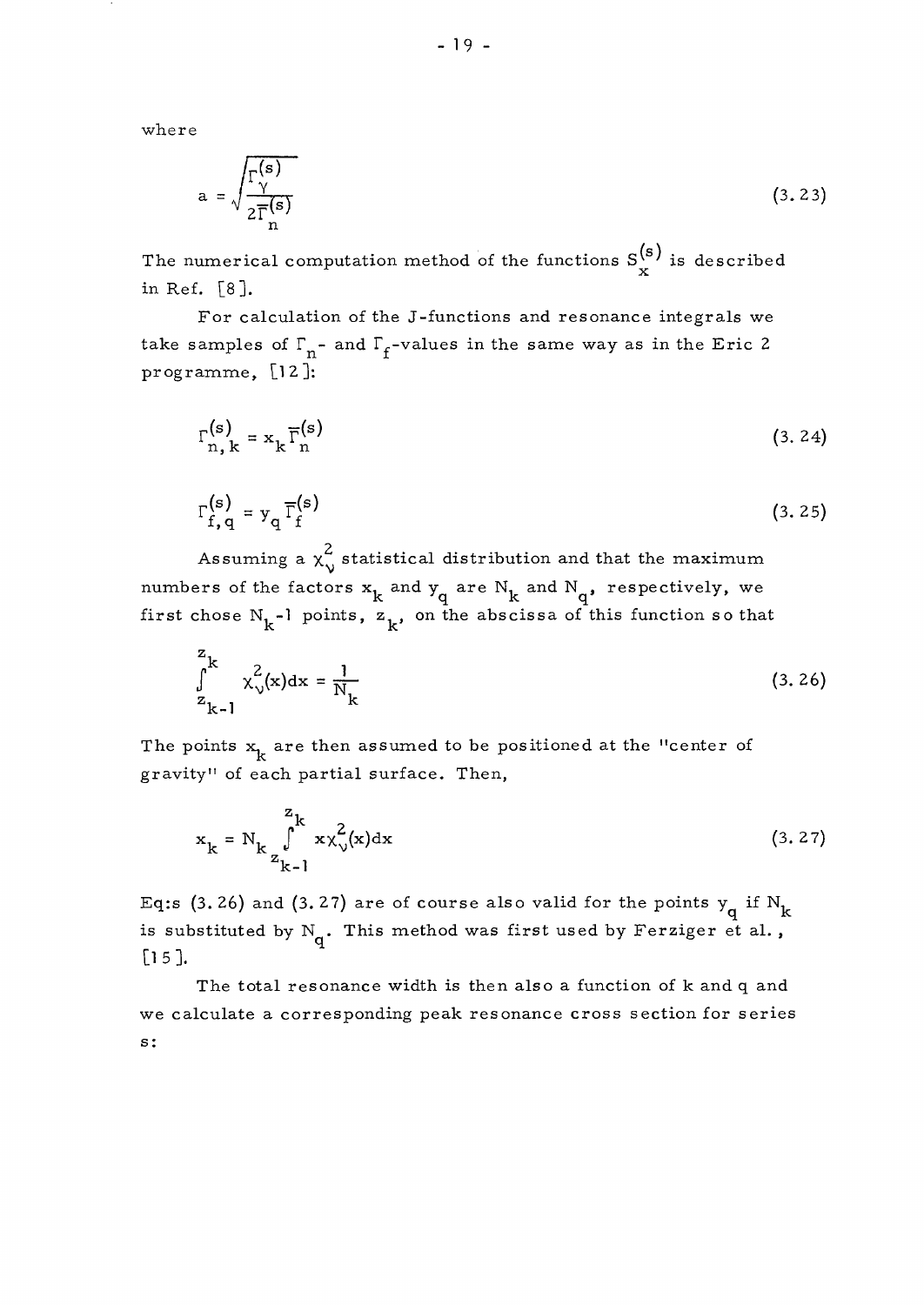$$
\sigma_{\mathbf{o},\mathbf{k},\mathbf{q}}^{(\mathbf{s})} = 4\pi \lambda_{\mathbf{g}}^2 \mathbf{g}^{(\mathbf{s})} \frac{\Gamma_{\mathbf{n},\mathbf{k}}^{(\mathbf{s})}}{\Gamma_{\mathbf{k},\mathbf{q}}^{(\mathbf{s})}} \cos 2\delta_{\mathbf{i},\ell}
$$
 (3.28)

The J-function can then be computed in the same way as in the resolv-م»<br>(s) ed resonance region for  $N^{}_k \cdot N^{}_q$  values of  $\theta^{}_{k,\, q}$  and  $\beta^{(\textbf{s})}_{k,\, q}$ , where

$$
\beta_{k,q}^{(s)} = \frac{\sigma_{p,i}^{eff}}{\sigma_{o,k,q}^{(s)}}
$$
 (3.29)

However, in order to save time, this method is normally only used for one s-value, namely, for that which has the highest probability to give the largest contribution to the cross section. This s-value corresponds to  $\ell = 0$  and the largest spin-value because  $g^{(s)}$  is then corresponds to  $x = 0$  and the largest spin-value because  $g^{(n)}$  is then  $-(s)$  $D_{\mathcal{F}}$  . tion is normally computed by the approximation given by Doherty, [12,16]. The more accurate method given in Ref. [7] can be chosen for these s-values as an option.

The zero order resonance integral is then:

g

$$
RI_{\mathbf{x}, o}^{(i, s)} = \frac{\sigma_{\mathbf{p}, i}^{eff}}{\mathbf{E}_{g}^{*}} \frac{<\Gamma_{\mathbf{x}}^{(s)} J(\theta, \beta^{(s)})>}{\overline{D}^{(s)}}
$$
(3. 30)

where

$$
\langle \Gamma_{\mathbf{x}}^{(s)} \mathbf{J}(\theta, \theta^{(s)}) \rangle = \frac{1}{N_{\mathbf{k}} N_{\mathbf{q}} \sum_{\mathbf{k}=1}^{N_{\mathbf{k}}} \sum_{q=1}^{N_{\mathbf{q}}} \overline{\Gamma}_{\mathbf{x}}^{(s)} \mathbf{J}(\theta_{\mathbf{k}, q}, \theta_{\mathbf{k}, q}^{(s)})
$$
(3. 31)

In the calculation of the interaction effect between resonances in the same series we follow Froelich,  $[10]$ . According to Eq.  $(2.35)$ , this effect is given by the quantities  $\langle \sigma_{\mathbf{x},i,s,corr}^{(1)} \rangle$  and  $\langle a_{i,s} \rangle$ . The *x*, i, s, corr **i**, s, i, s, corr<br>ralculation of these quantities are given in annen Formula  $f(A \mid 1)$  and  $(A \mid 2)$ Eq:s  $(A. 11)$  and  $(A. 12)$ .<br>The interaction effect between different resonance series is given

by quantities of the type  $\langle \nabla J \rangle/D$  and  $\langle \nabla J \rangle/D$ . The accuracy of these need not be very good and it is not necessary to calculate the J-functions involved by any of the methods we have mentioned earlier. The method we use in Dorix for calculating these quantities is described method we use in Dorix for calculating these quantities is described these quantities is described to the set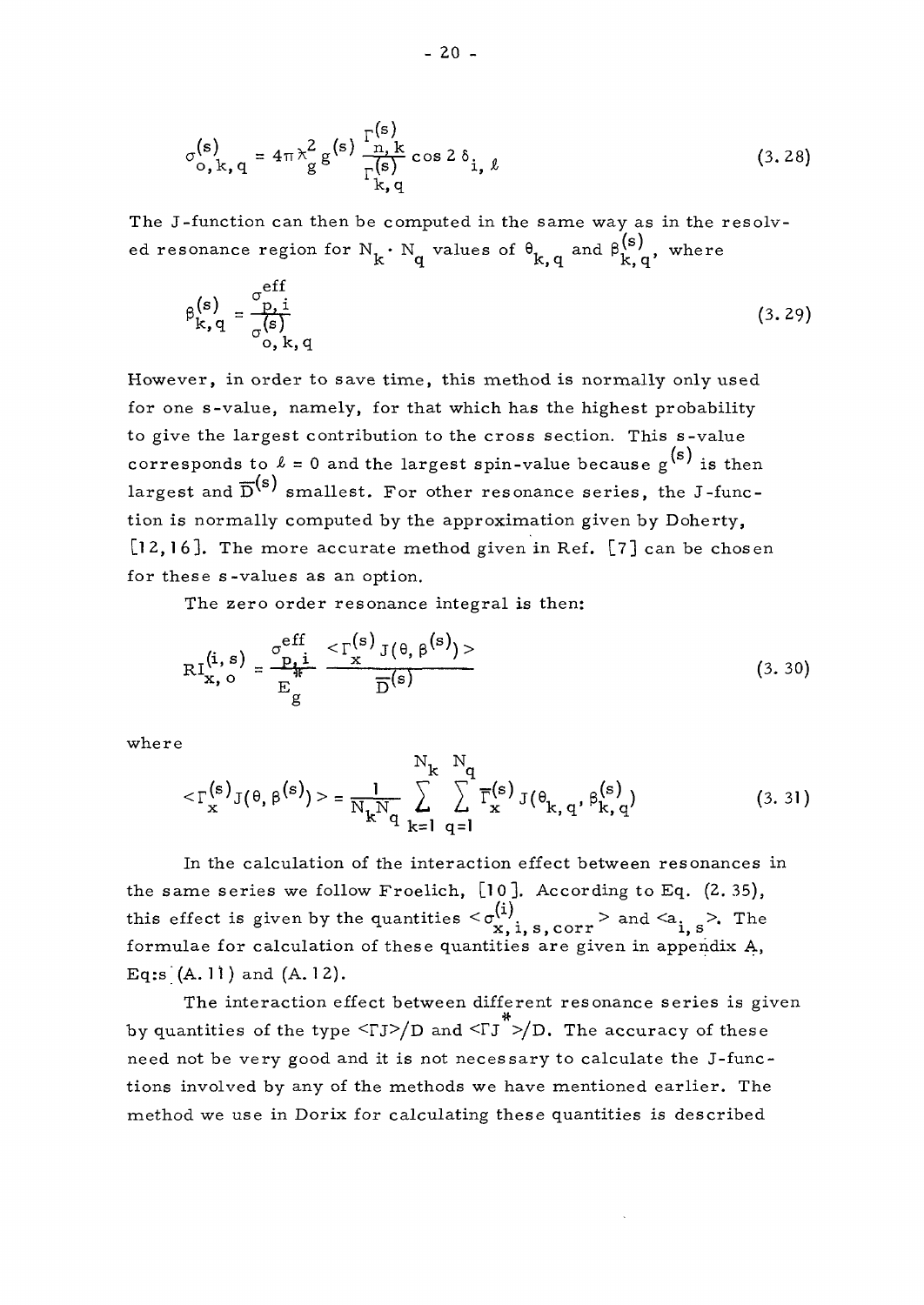in Appendix B. Comparative computations have been performed using this and more accurate methods,  $[17]$ . The interaction was then cal- $238<sub>1</sub>$ ,  $239<sub>1</sub>$ culated between resolved resonances in  $\begin{array}{cc} 0 & \text{and} \end{array}$  resolved  $\begin{array}{cc} \text{with} \end{array}$ The conclusion was that the method of calculation of  $\langle \nabla J \rangle / D$  and  $\langle \nabla J \rangle / D$ described in Appendix B causes errors of less than 30  $%$  in most cases. The statistical assumption about infinitely large samples caused, however, much larger errors in this energy region. The group widths were then of the order of 20 to 30 eV.

We have now all quantities needed to calculate the single-isotope cross sections from Eq.  $(2.35)$ . The computer programme is written in Fortran 4 language.

## 4. THE HANDLING OF THE RESONANCE REGION IN THE SPENG PROGRAMME

The theoretical basis for the Speng programme is given in Ref.  $[1]$ . A specific feature of Speng is the very flexible mesh of energy points for the data tabulation and for the computations. The programming was done by K Nyman  $[2]$ . Contributions to the content have also been made by K Jirlow.

The Speng data library contains screened resonance cross sections together with smooth cross sections and other data necessary for fast reactor calculations. The number of temperatures and the number of effective potential cross sections can differ from group to group and they are therefore given before every group.

For the solution of a problem, the Speng programme needs cross sections for a composition and a temperature which are given in the input data. The programme must therefore compute an effective potential cross section. For a homogeneous mixture this is made using Eq.  $(2.5)$ . For a heterogeneous composition we have two alternatives. One is that we have a single foil or lump surrounded by a homogeneous scattering medium. The composition determining  $\sigma_{p,i}^{eff}$  is then that of the lump together with the collision chord in the lump. Thus,

$$
\sigma_{\mathbf{p},i}^{\mathrm{eff}} = \sigma_{\mathbf{p},i,\mathrm{homog}}^{\mathrm{eff}} + \frac{1}{N_{i}\bar{\ell}}
$$
(4.1)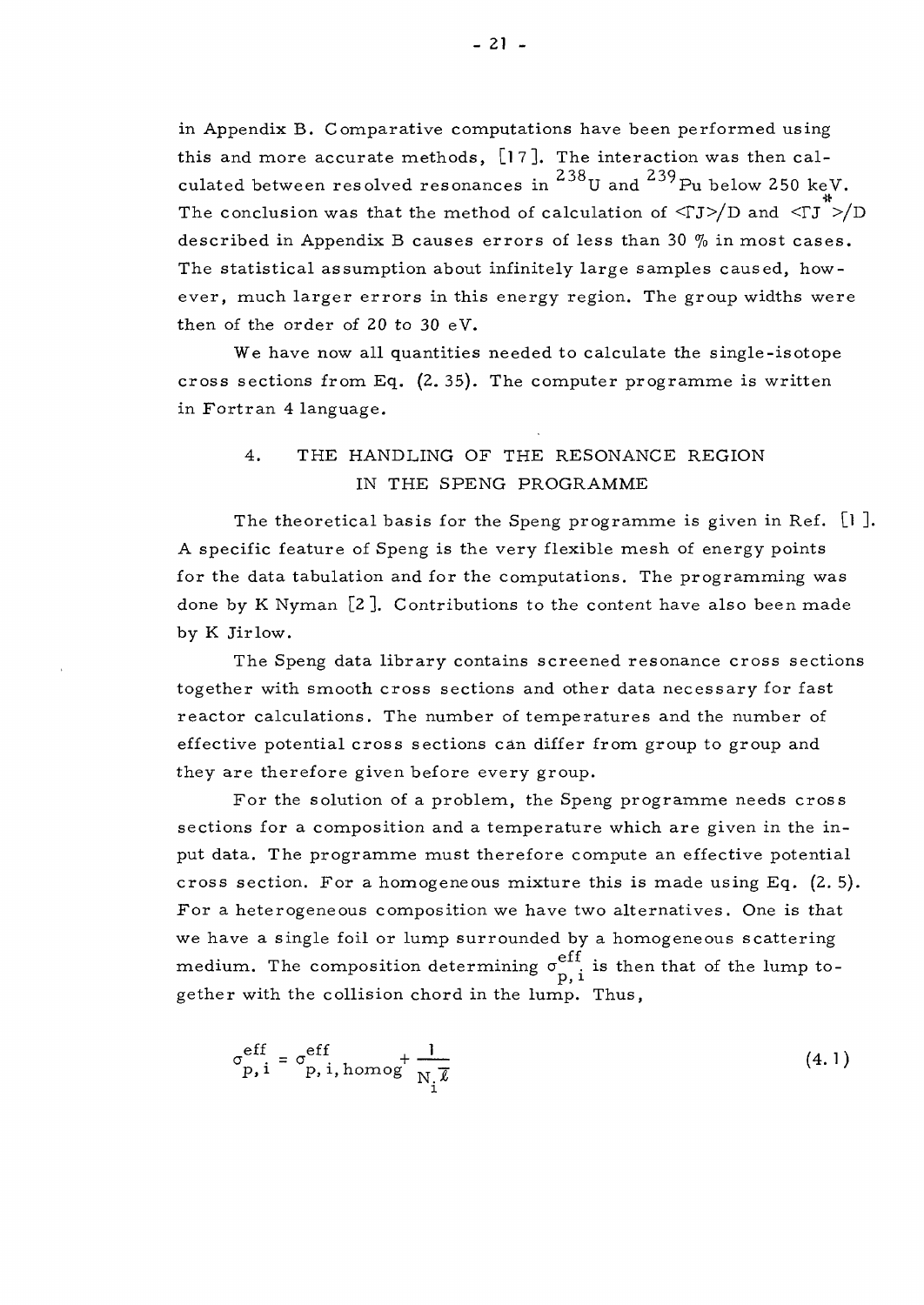where  $\sigma_{n,i}^{\text{eff}}$  homog is calculated for the lump from Eq. (2.5), N<sub>i</sub> is p, i, homog<sup>--</sup>  $\alpha$ <sup>-</sup>  $\alpha$ <sup>-2</sup>  $\alpha$ <sup>-2</sup>  $\alpha$ <sup>-2</sup>  $\alpha$ <sup>-2</sup>  $\alpha$ <sup>-2</sup>  $\alpha$ <sup>-2</sup>  $\alpha$ <sup>-2</sup>  $\alpha$ <sup>-2</sup>  $\alpha$ <sup>-2</sup>  $\alpha$ <sup>-2</sup>  $\alpha$ <sup>-2</sup>  $\alpha$ <sup>-2</sup>  $\alpha$ <sup>-2</sup>  $\alpha$ <sup>-2</sup>  $\alpha$ <sup>-2</sup>  $\alpha$ <sup>-2</sup>  $\alpha$ <sup>-2</sup>  $\alpha$ <sup>-2</sup>  $\alpha$ <sup>-2</sup>  $\alpha$ <sup>-2</sup>  $\alpha$ <sup>-2</sup>  $\alpha$ <sup>-2</sup> the atomic density of isotope i and  $\bar{\ell}$  is the collision chord in the lump. The other alternative is that the compositon consists of a lattice of two components. Only one of them which we call the fuel can contain resonance absorbers. Then, following Hummel et al., can contain resonance absorbers. Then, following Hummel et al. , **D** 

$$
\sigma_{\text{p, i}}^{\text{eff}} = \sigma_{\text{p, i, homog}}^{\text{eff}} + \frac{\text{v}_{\text{fuel}}}{\text{N}_{i} \bar{\ell}} \cdot \frac{\text{a} \gamma(\text{E})}{1 + (\text{a} - 1)(1 - \gamma(\text{E}))}
$$
(4.2)

where  $\sigma_{\bf p, i, homog}^{\rm eff}$  is calculated for the fuel. The quantity  ${\rm v}_{\rm fuel}$  is the fuel volume fraction of the total mixture. The constant a which for fast reactors is usually chosen to be of the order 1.2 to 1.5,  $[1]$ , is given in the input data.  $\gamma(E)$  is computed by the programme assuming either slab or cylindrical geometry.

If the neutron spectrum is to be calculated, the programme integrates the slowing down equation in  $B_1$ -approximation. The density of the energy points used in this integration is normally given by the largest tabulation density at the given energy of any isotope in the composition. But the density can be influenced by the input data because maximum and minimum step lengths are given along the integration interval. These step lengths can change at arbitrary points. Thus, if the maximum step length is smaller than any tabulation interval of the cross sections, the integration step length is determined by the given maximum step length. This is especially worth while in the resonance region where the cross sections may change by several orders of magnitude between neighbouring groups.

If the problem involves calculation of macroscopic cross sections, the programme computes the average values using a given neutron spectrum as weight function. The energy points used in the integration are then normally those of the neutron spectrum and of the energy points of all tabulated cross sections. These cross sections are assumed to vary linearly from point to point if they are defined as "smooth" cross sections. They describe of course a histogramme if they are given as screened resonance cross sections. Also, if the directive INVERSE is not given, the flux is assumed either to vary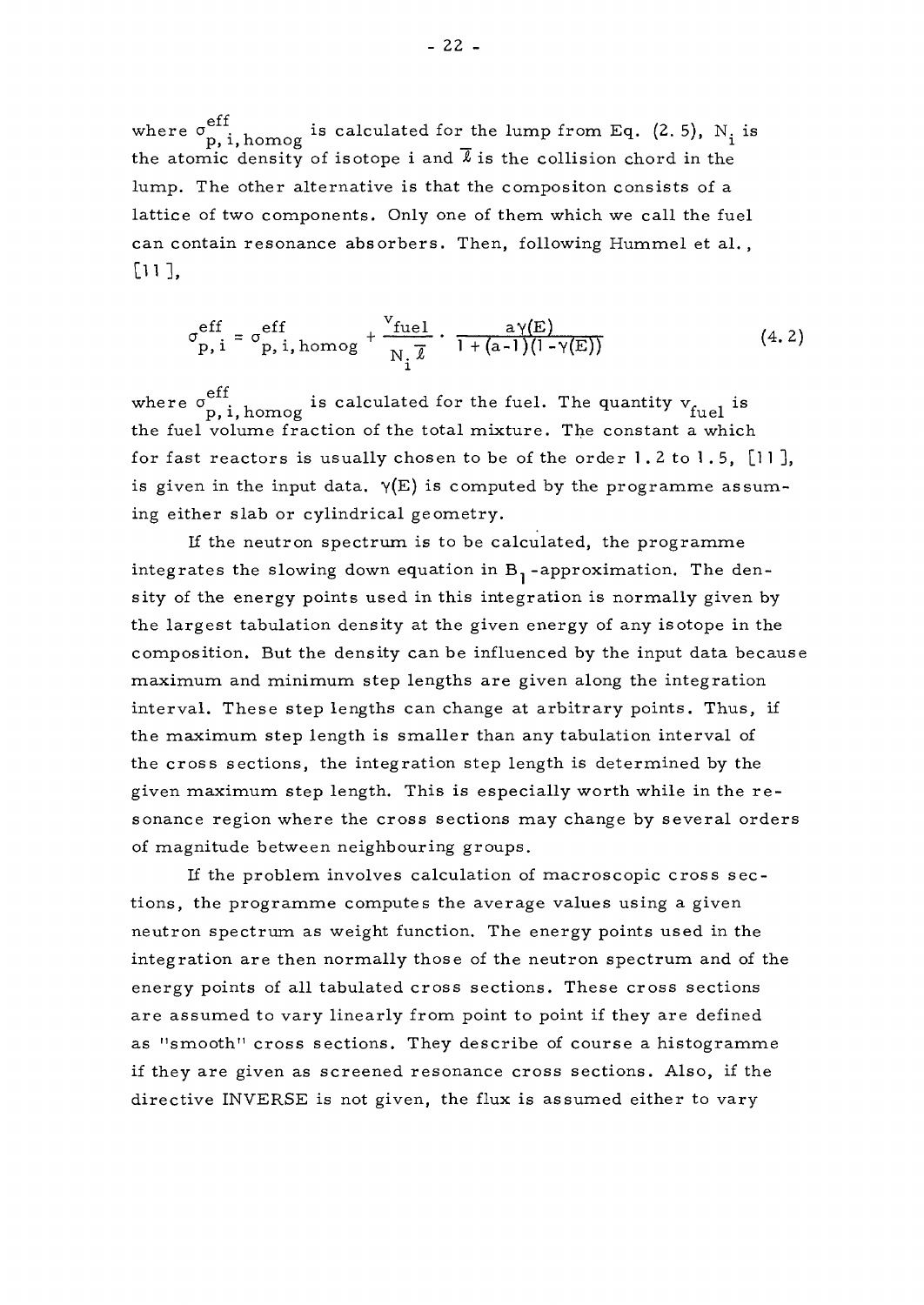linearly or to describe a histogramme between the tabulated points. But if this directive is given, the flux is assumed to vary as the inverse of the total macroscopic cross section between these points. The macroscopic cross section is then given at intervals which are 2/3 of the interval of the most densely tabulated cross sections in a region determined by the programme which includes the actual flux interval.

In all these cases, we must first determine the screened resonance cross sections for every resonance absorber i in those energy groups that are tabulated for isotope i. The effective potential cross sections must then also be calculated for these groups. The cross sections for the"background" isotopes are hereby obtained from the data given in arbitrary points by averaging with a constant weight function.

The interpolation in the data library between the tabulated temperatures and effective potential cross sections is based on rather arbitrary formulae. The cross section as a function of the temperature is given by the expression

$$
\overline{\sigma}_{\mathbf{x},\,\mathbf{g}}^{(i)}\left(\mathbf{T}\right) = \mathbf{A} + \frac{\mathbf{B}}{\mathbf{T}}\tag{4.3}
$$

The dependence on the effective potential cross section is assumed to be:

$$
\overline{\sigma}_{\mathbf{x},\mathbf{g}}^{(i)}\left(\sigma_{\mathbf{p},i}^{\mathrm{eff}}\right) = \overline{\sigma}_{\mathbf{x},\mathbf{g}}^{(i)}\left(\infty\right) \sqrt{\frac{\mathbf{a} + \sigma_{\mathbf{p},i}^{\mathrm{eff}}}{\mathbf{b} + \sigma_{\mathbf{p},i}^{\mathrm{eff}}}}
$$
(4.4)

The advantage with these formulae compared to linear interpolation is that the second derivatives of the respective functions have the same sign as the second derivatives of smooth curves through calculated values of the cross section as a function of T and  $\sigma_{\text{n-i}}^{\text{eff}}$ 

 $h^{\dagger}$ When the cross sections for a mixture are computed, a correc-<br>tion for the resonance interaction between different isotopes is made if the directive INTERACTION is given. This effect is then obtained if the directive INTERACTION is given. This effect is then obtained from Eq. (2.41). The functions  $\lim_{j}$  and  $\lim_{j}$  for all resonance absorbers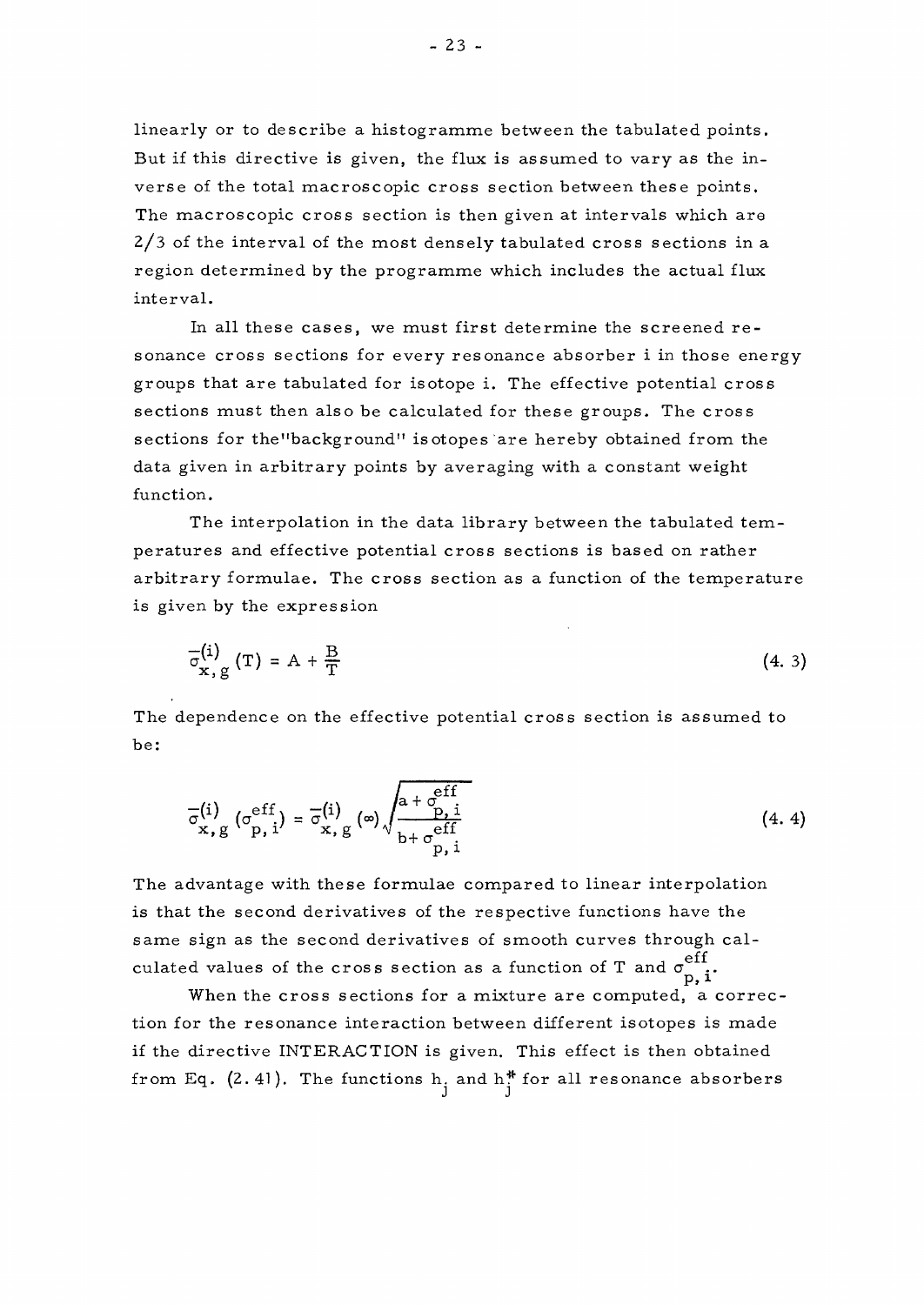j are calculated using the method given in Appendix B. It should be noticed that this method has theoretical validity only if the statistical samples are infinitely large. This is not the case for the narrow energy groups used in the Speng library. Therefore, the interaction effect in the single groups will not be calculated correctly, especially in the low energy groups, say, below 500 eV. But the average interaction effect over the whole resonance region is assumed to have a much higher accuracy than the effect in the single groups. An investigation of errors introduced by the statistical assumption and by the approximation of  $h_i^*$  we have used is made in Ref. [17].

The Speng programme calculates the neutron spectrum and the macroscopic cross sections assuming a homogeneous mixture of the microscopic cross sections which we have now obtained. In order to take into consideration an eventual heterogeneity, group cross sections for different zones must be .calculated separately and the groupdependent transport equation is to be solved for the specific micro-structure. But one should then consider carefully the limitations of the fundamental mode approximation.

#### 5. CONCLUSIONS

The conditions under which the Dorix-Speng system was developed were limited personnel and computing machine resources, so that all the problems involved in the most exact calculation of effective resonance cross sections could not be solved. Such a calculation should be based on the multilevel formula for cross sections in an infinite dilution. The final composition and the geometrical fine structure should be considered from the beginning of the calculation of screened cross sections. Our approach uses the single-level resonance formula. The influence of the variation in collision density due to a resonance, k, on the effective cross section of another resonance, *I,* is not considered. Hwang, [1 8], has shown that this effect is of the same order as the partial interaction effect we have considered in Dorix. In the calculation of this effect several rather coarse approximations have been made , but this is motivated by the fact that the effect is small. Further, the accuracy of the "intermediate re sonance approximation", [5], is not investigated for the case when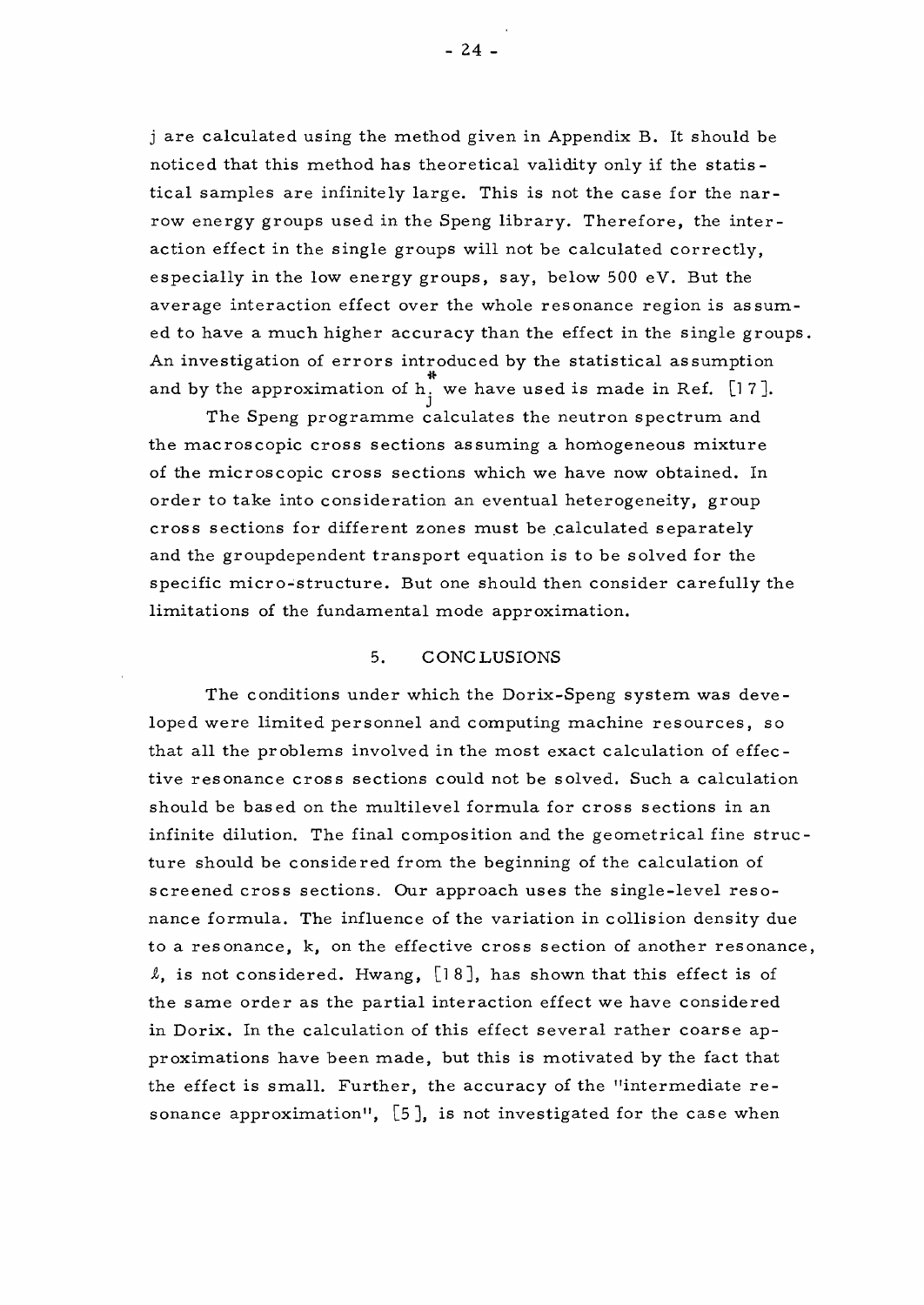the interference between potential and resonance scattering is considered. It is derived for a single resonance together with smooth cross sections of scattering elements. Also, under these conditions the accuracy of "only the resonance integral is optimised, but not the accuracy of the screened cross section. Finally, the Dorix programme considers heterogeneity effects in a very approximate way. A comparison between this method and a more accurate one which calculates collision probabilities point-by-point over the resonances is made by Hummel, [11 ]. The results indicate that the calculated cross sections using the equivalence principle are too small. They are of course strongly dependent upon how the quantity a in Eq.  $(4.2)$  is chosen.

The advantages with the present system are:

- a) a calculation of screened cross sections in Dorix is comparative ly fast and can easily be made for a variety of resonance para meter sets for each of the important isotopes. This is especially worth while as long as the parameters are not very well known.
- b) the energy points and groups for which the cross sections are tabulated in the Speng library are quite arbitrary. Thus, a given energy region may contain screened cross sections for fuel isotopes, densely tabulated point-by-point cross sections for some structural elements with resonances in that region and slowly varying cross sections with widely spaced energy points for other elements. This makes the library relatively compact and easily reviewed.
- c) the calculations of neutron spectrum and macroscopic cross sections are so fast that they can be made as routine operations in system studies. The choice of group structure is then quite arbitrary and can be accomodated to the subsequent type of calculation.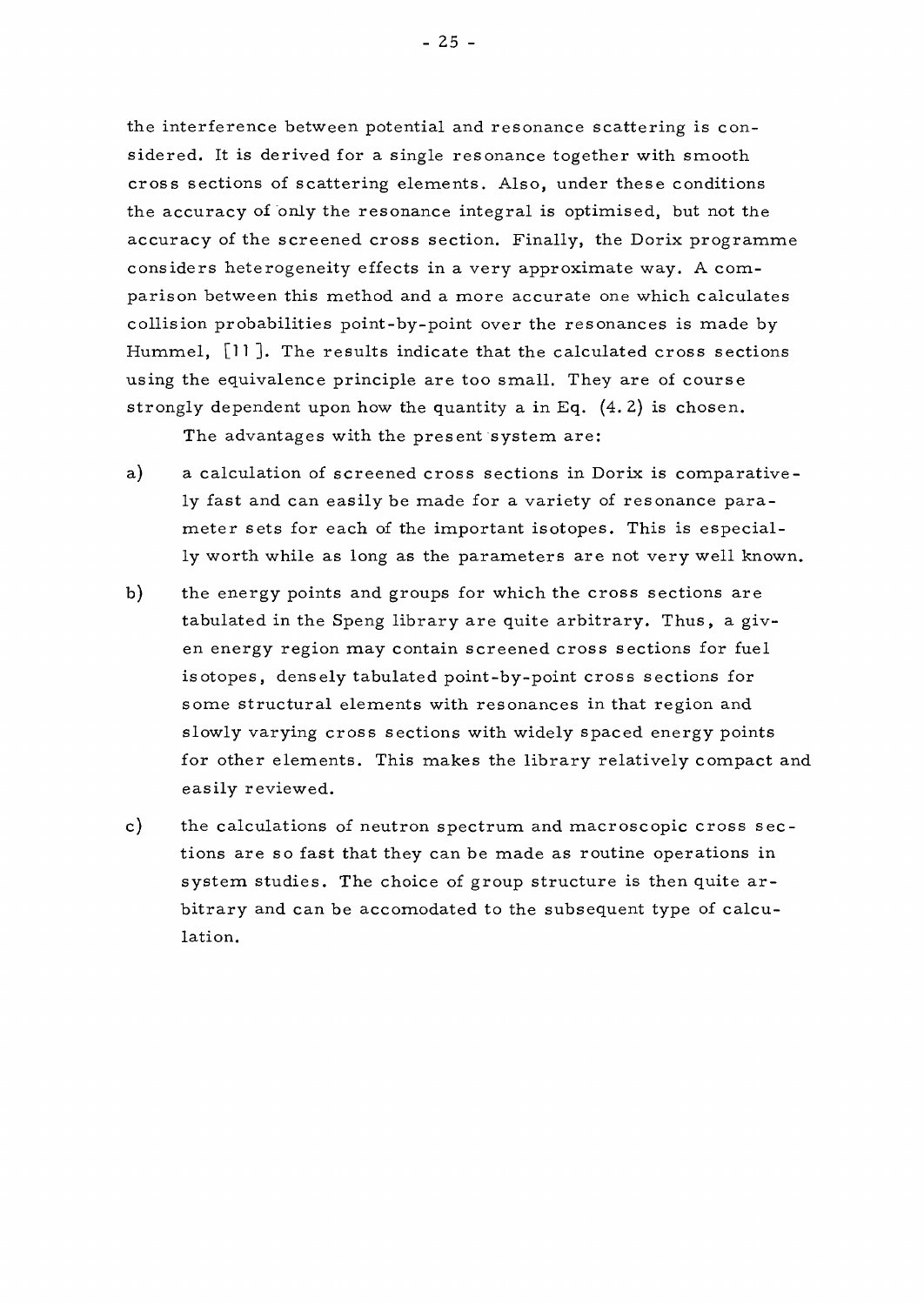6. • REFERENCES

- $\mathbf{1}$ . NYMAN K and HÄGGBLOM H, 1966. AB Atomenergi, Sweden. (Internal report RFR-540/RFN-239.)
- $2.$ NYMAN K, 1967. AB Atomenergi, Sweden. (Internal report RFN-279.)
- $3.$ HÄGGBLOM H, Calculation of resonance interaction effects using a rational approximation to the symmetric resonance line shape function. 1968. (AE-329).
- DRESNER L,  $4.$ Resonance Absorption in Nuclear Reactors. Pergamon Press, Oxford, I960.
- $5.$ GOLDSTEIN R, Intermediate Resonance Absorption. Reactor Physics in the Resonance and Thermal Regions. San Diego, Calif., Feb. 7-9, 1966. Proc. National topical meeting of the American Nuclear Society. Ed. by A J Goodjohn and G C Pomraning M.I. T. Press, Cambr. , Mass. Vol. 2. Resonance absorption. 1966, p. 37.
- 6. O'SHEA D M and THACHER H C, Computation of Resonance Line Shape Functions. Trans. Amer. Nucl. Soc. , 6 (1963):!, p. 36.
- ERIKSSON B,  $7<sub>1</sub>$ 1 967. AB Atomenergi, Sweden. (Internal report RFN-2 72. )
- HÄGGBLOM H and ERIKSSON B, 8. 1967. AB Atomenergi, Sweden. (Internal report RFR-620/RFN-277.)
- 9. FISCHER E A, The Overlap Effect of Resonances of Different Fuel Isotopes in Doppler-Coefficient Calculations for Fast reactors. Nukleonik, 8 (1966) p. 146.
- $10.$ FROELICH R, Theorie der Dopplerkoeffizienten schneller Reaktoren unter Be riicksichtigung der gegenseitigen Abschirmung der Resonanzen. (Diss. 1965). (KFK-367).
- $11.$ HUMMEL H H, HWANG R N and PHILLIPS K, Recent Investigations of Fast Reactor Reactivity Coefficients. Proc. of the Conference on Safety, Fuels, and Core Design in Large Fast Power Reactors, Argonne National Laboratory, 111 , Oct. 11-14, 1965. 1965. (ANL-7120, p. 413).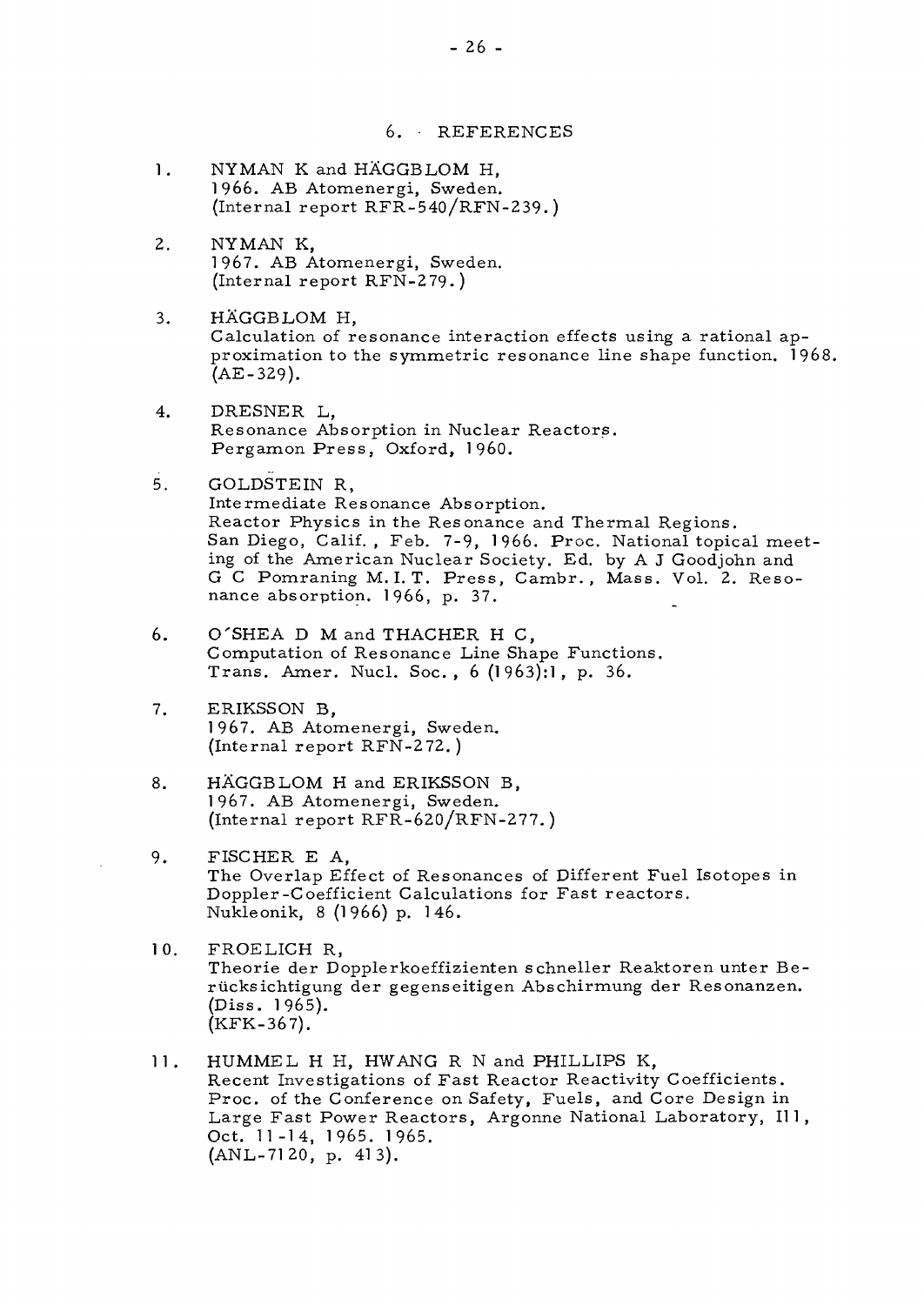- $12.$ SUMNER H M, ERIC 2, a Fortran Program to Calculate Resonance Integrals and From them Effective Capture and Fission Cross-Sections. 1964. (AEEW-R 323).
- $13.$ CERTAINE J and KLAHR C, Mathematical Functions Related to Doppler Coefficients. 1957. (NDA 2014-162).
- 14. NICHOLSON R B, The Doppler Effect in Fast Neutron Reactors. I960.  $(APDA\overline{1}39).$
- $15.$ FERZIGER J H et al. , Resonance Integral Calculations for Evaluation of Doppler Coefficients - The RAPTURE code. 1962. (GEAP 392 3).
- 16. DOHERTY G, An Approximation to the Doppler Broadening Function  $J(\theta, \beta)$  for resonance absorption calculations. 1963.  $(AAEC/TM 196).$
- $17.$ HÄGGBLOM H, 238 A Study of the Resonance Interaction Effect between  $^{250}$ U and <sup>239</sup>Pu in the lower Energy Region. (AE-report, to be published).
- $18.$ WIGNER E P, Results and Theory of Resonance Absorption. Conference on Neutron Physics by Time-of-Flight, Gatlinburg, Tenn., Nov. 1-2, 1956. 1957. (ORNL-2309, p. 59).
- 19. MC KAY M H and POLLARD J P, Effect of temperature variation on "Intermediate-Resonance" Formulas. Nucl. Sci. Eng. , 16 (1963) 243.
- 20. SEHGAL B R, Resonance Absorption for Heavy Moderators in Homogeneous Media. Nucl. Energy, Parts A/B: Reactor Science and Technology 19 (1965) 921.
- $21.$ ROWLANDS J L, A. E.E.W. -M 398 (1963).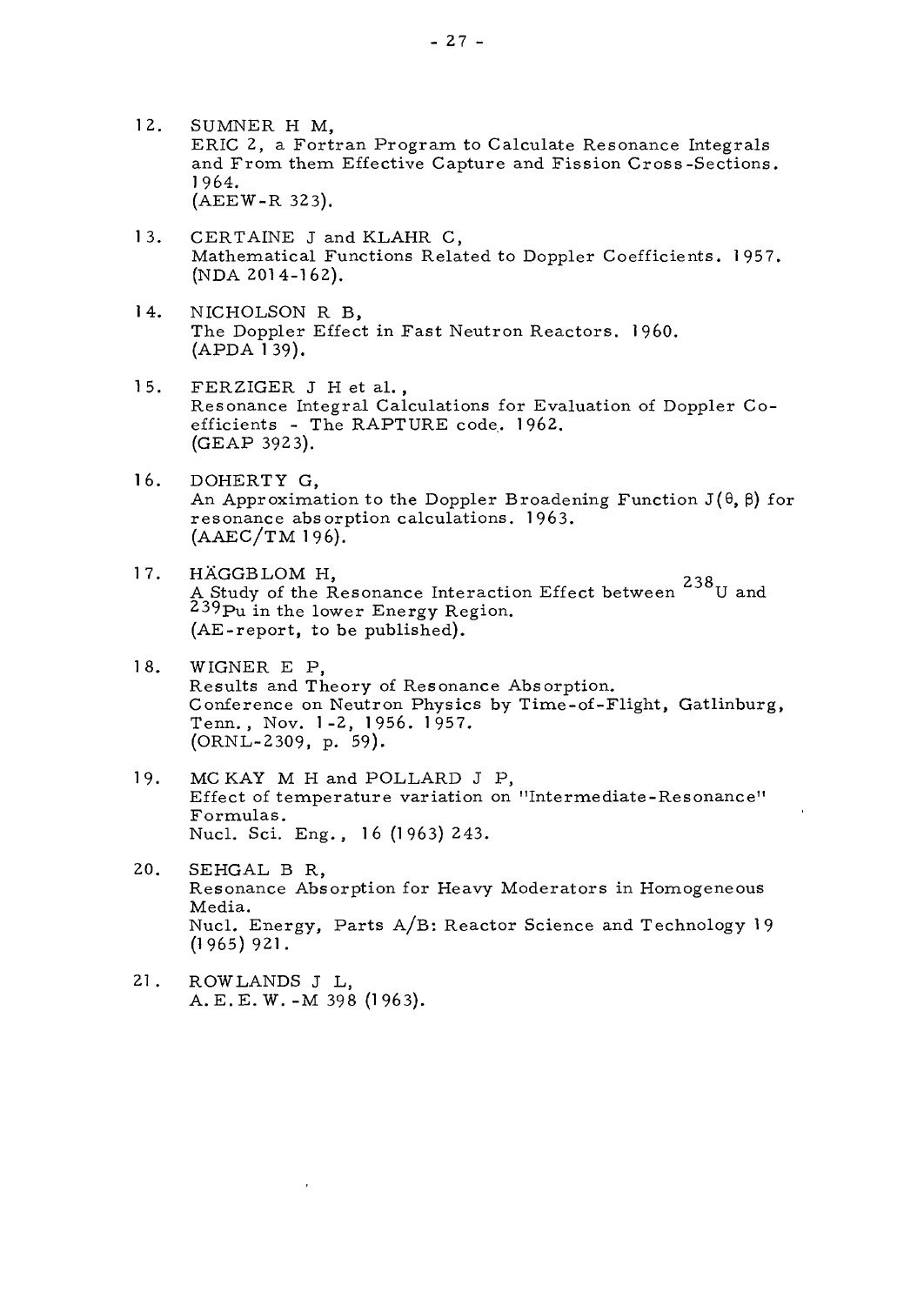#### APPENDIX A

# CALCULATION OF THE INTERACTION EFFECT BETWEEN CORRELATED RESONANCES IN THE UNRESOLVED REGION

We assume that there are no uncorrelated resonances present in the given energy group. With a peak resonance cross section,  $\sigma_{\alpha k}$ , given by Eq. (2.9) and defining  $\beta_{k}$  by Eq. (2.23), where  $\lambda_{1} =$  $= 1$ , we obtain the following expression for the resonance integral in group g:

$$
RI_{\mathbf{x}, g}^{(i)} = \frac{\sigma_{p, i}^{eff}}{E_g} \sum_{k}^{F_{\mathbf{x}, k}} \sum_{k} \sum_{\psi_k + \beta_k} \frac{\psi_k dE}{\sum_{\ell \neq k} \sigma_{o, k}} \tag{A.1}
$$

Following Froelich, [10], we develop the inverse of the denominator of the integrand in a Taylor series and preserve the two first terms only. We then obtain:

$$
RI_{x, g}^{(i)} \simeq \frac{\sigma_{p, i}^{eff}}{E_g^*} \sum_{k}^{F} \frac{r_{x, k}}{r_k} \left\{ J(\theta_k, \beta_k) - \sum_{\ell \neq k} \frac{\sigma_{0, \ell}}{\sigma_{0, k}} \int_{\Delta E} \frac{\psi_k \psi_{\ell} dE}{(\psi_k + \beta_k)^2} \right\}
$$
(A. 2)

For the  $\psi$ -function we assume the asymptotic (Gaussian) approximation:

$$
\psi(\mathbf{E}_{\mathbf{k}} - \mathbf{E}) = \frac{\sqrt{\pi}}{2} \theta_{\mathbf{k}} e^{-\frac{\theta_{\mathbf{k}}(E_{\mathbf{k}} - \mathbf{E})}{\Gamma_{\mathbf{k}}}} \int^{2}
$$
(A. 3)

This approximation is acceptable in the higher energy range. Its application may be doubtful in the lower end of the unresolved resonance region for fissile isotopes. Experience has shown that there is an abrupt decrease in the interaction effect for these isotopes when the calculational methods change going from the resolved to the unresolved region.

In the second term on the r. h.s. of Eq.  $(A, 2)$ , the denominator of the integrand is assumed to be constant. The integral can then be solved analytically. Further, the summation over the  $\ell$ -resonances is made by introducing the corresponding probability function. We define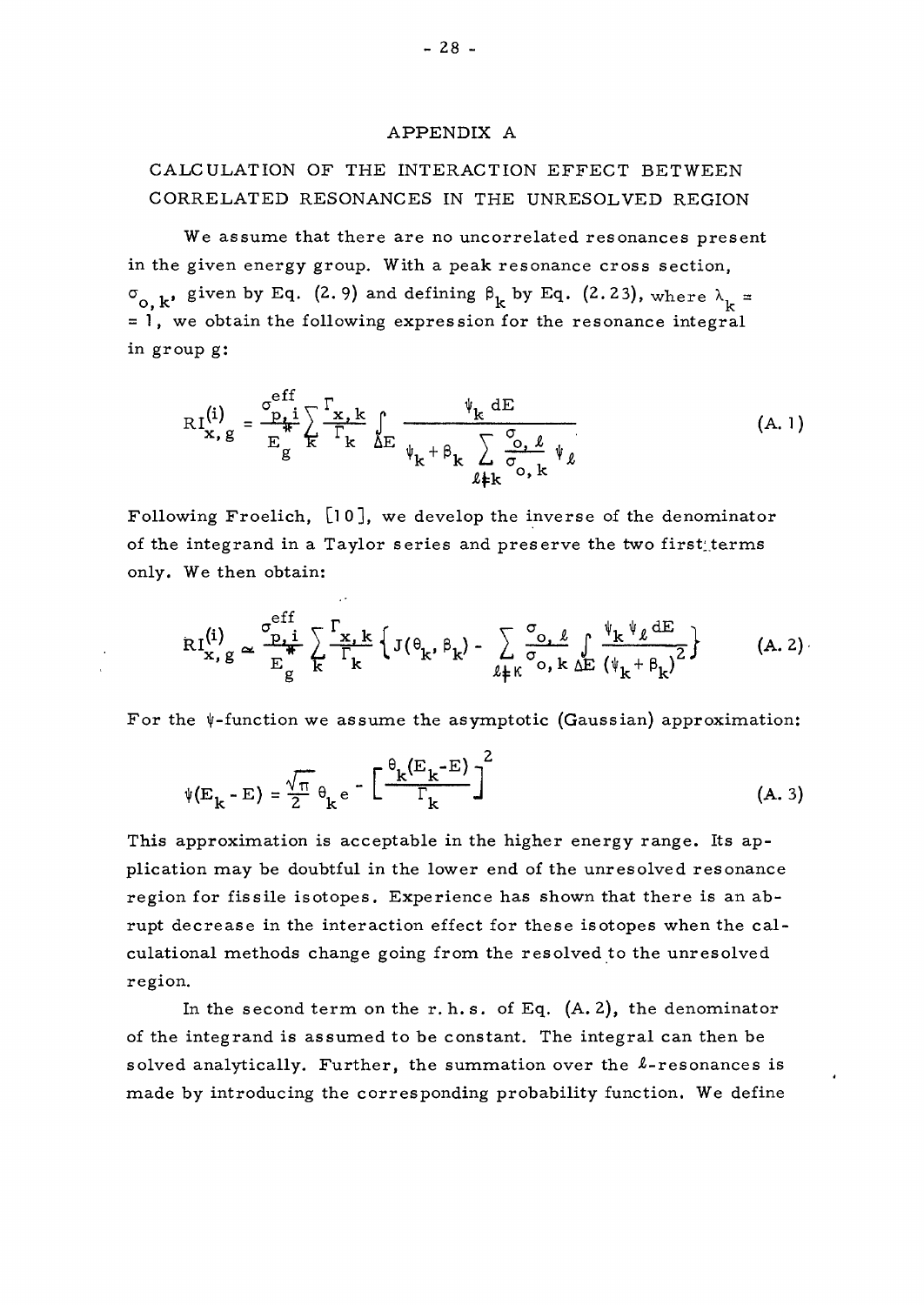$\Omega(D)$ dD as the frequency with which resonances occur at the distance D from a given resonance and within the interval dD. Assuming that the probability function for the distance D between two resonances is  $2\frac{1}{2}$ a  $\chi_\mathrm{v}$ -distribution with 10 degrees of freedom, Froelich has derived the following expression for  $\Omega$ :

$$
\Omega(x) = \sum_{K=1}^{5} \cos\left(\frac{2\pi K}{5} + 5x \cdot \sin\frac{2\pi K}{5}\right) \exp\left[5x \cdot (\cos\frac{2\pi K}{5} - 1)\right]
$$
 (A. 4)

wher e

$$
x = \left(\frac{D}{D}\right)
$$

Summing over the k-resonances we obtain average values by introduc- $\widehat{(\mathbf{s})}$ ing the functions  $S_{r}^{(8)}$ , defined by Eq. (3.5). The final expression for the resonance integral is then:

$$
RI_{x, g}^{(i)} \simeq \frac{\sigma_{p, i}^{eff}}{E_g} \left[ \frac{<\Gamma_{x}^{(s)} J_x>}{\overline{D}_s} - \frac{\theta_s \overline{D}_s}{\overline{\Gamma}^{(s)} \sqrt{2\pi}} \frac{<\sigma_{c}^{(s)}><\sigma_{x}^{(s)}>\varphi_{\overline{D}_s}^{\overline{D}_s}}{<\sigma_{\overline{T}}^{(i)} > 2} \varepsilon \left( \frac{\theta_s \overline{D}_s}{\overline{\Gamma}^{(s)}} \right) \right]
$$
(A. 5)

where

$$
\langle \sigma_{\rm c}^{\rm (s)} \rangle = 2\pi^2 \frac{\lambda_g^2 g^{\rm (s)}}{\overline{\rm D}_{\rm s}} \overline{\Gamma}_{\rm n}^{\rm (s)} \cos 2\delta_{\rm i, \ell} \tag{A.6}
$$

$$
\langle \sigma_{\mathbf{x}}^{(s)} \rangle = \frac{\Gamma_{\mathbf{x}}^{(s)}}{\overline{\Gamma}^{(s)}} S_{\mathbf{x}}^{(s)} \langle \sigma_{\mathbf{d}}^{(s)} \rangle \tag{A. 7}
$$

$$
\langle \sigma_{\mathrm{T}}^{(i)} \rangle = \langle \sigma_{\mathrm{c}}^{(s)} \rangle + \sigma_{\mathrm{p}, i}
$$

a n d

$$
\epsilon(z) = 2 \int_{0}^{\infty} \Omega(x) e^{-\frac{1}{2}(zx)^2} dx
$$
 (A. 9)

 $\theta_{\rm g}$  is obtained by using average resonance parameters. We have here assumed only one resonance series, s, and this index is therefore equivalent to the isotope index, i.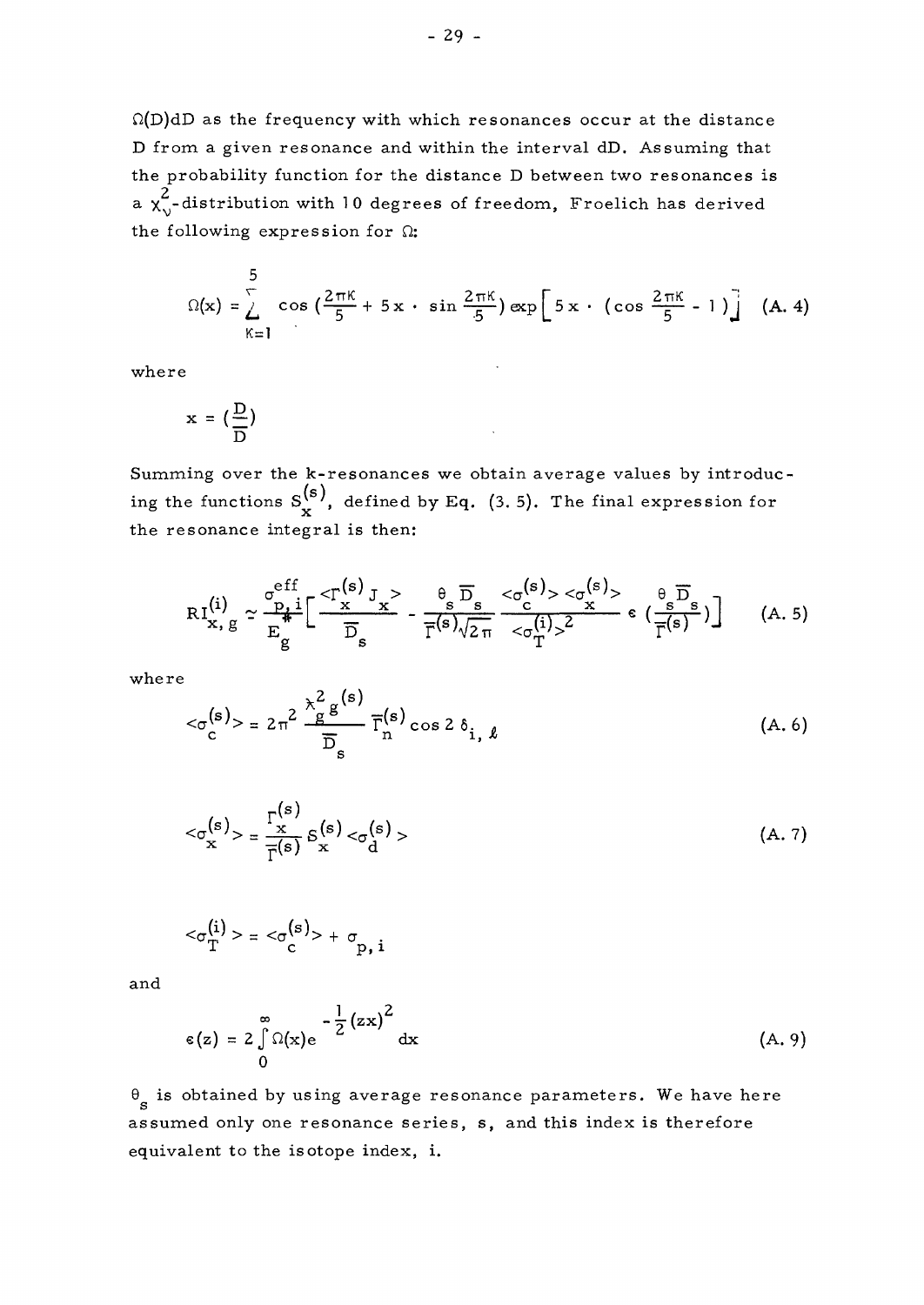The interaction part of the resonance integral is the second term in Eq.  $(A, 5)$ . The corresponding term in the average flux is obtained in the same way. The expression for the screened cross section when only one resonance series is present is then:

$$
<_{\sigma_{x,g}^{(i)}}_{\text{single};s}>=\sigma_{p,i}^{\text{eff}}\frac{\frac{<\Gamma_{x,g}^{(s)}\text{y}_{s}}{\overline{D}}-\frac{\theta_{s}\overline{D}_{s}}{\Gamma^{(s)}\sqrt{2\pi}}\frac{<\sigma_{c}^{(s)}><\sigma_{x}^{(s)}>\epsilon}{<\sigma_{T}^{(i)}>^{2}}\epsilon\frac{(\frac{s}{\overline{D}_{s}})}{\Gamma^{(s)}}}{(\frac{s}{\overline{D}_{s}})^{2}})}\text{ (A. 10)}
$$

Comparison of Eq.  $(A. 10)$  with Eq.  $(2.35)$  gives the following expressions for the interaction effect between correlated resonances:

$$
\langle \sigma_{\mathbf{x},i,s,\text{corr}}^{(i)} \rangle = \frac{\sigma_{p,i}^{eff} \theta_{s} \overline{D}_{s}}{\overline{T}^{(s)} \sqrt{2\pi}} \frac{\langle \sigma_{\mathbf{x}}^{(s)} \rangle \langle \sigma_{\mathbf{x}}^{(s)} \rangle}{\langle \sigma_{\mathbf{T}}^{(i)} \rangle^{2}} \varepsilon \left( \frac{\theta_{s} \overline{D}_{s}}{\overline{T}^{(s)}} \right)
$$
(A. 11)

$$
\langle a_{i, s} \rangle = \frac{\theta_s \overline{D}_s}{\overline{T}^{(s)} \sqrt{2\pi}} \left[ \frac{\langle \sigma_c^{(s)} \rangle^2}{\langle \sigma_T^{(i)} \rangle} \right] \varepsilon \left( \frac{\theta_s \overline{D}_s}{\overline{T}^{(s)}} \right) \tag{A.12}
$$

The function  $\varepsilon(z)$ , given by Eq. (A.9) may of course be calculated using an arbitrary level spacing distribution, for example, the Wigner distribution, [18]. But the improvement is not necessarily significant compared to the inaccuracy obtained by using the asymptotic approximation to the  $\psi$ -function.

#### APPENDIX B

# CALCULATION OF THE INTERACTION EFFECT BETWEEN UNCORRELATED RESONANCES IN THE UNRESOLVED REGION

Firstly, we assume that only one isotope is present. The screened cross section is then obtained from Eq.  $(2.35)$ . The interaction between non-correlated resonances (different series) is given by quantities of the form  $\langle \Gamma J \rangle / \overline{D}$  and  $\langle \Gamma J \rangle / \overline{D}$ . In the present case, these quantities may be calculated from rather crude approximations. For each resonance series, s, we define: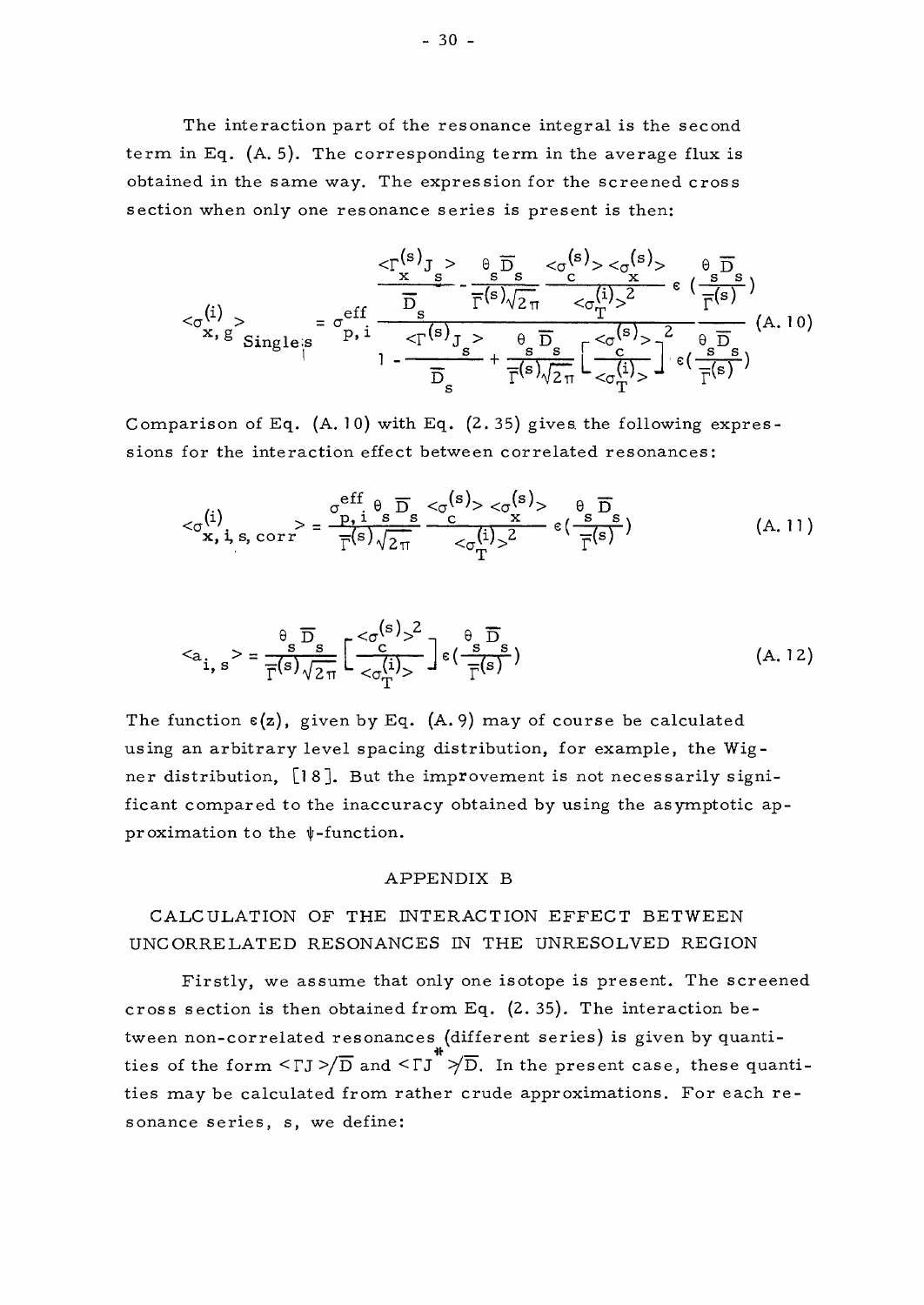$$
h_s = \frac{2\Gamma(s)}{D_s} \tag{B.1}
$$

This quantity is calculated with good accuracy in Dorix. It is identical with the definition in Eq. (2. 37) if the isotope has only one res onance series. We define the quantity h<sub>s</sub> in an equivalent way, by changing the indices i to indices corresponding to the series s. The function  $J^*$  is defined by Eq. (2.33).

Further, we define a quantity  $h_{s, \infty}$  by the following expression:

$$
h_{s, \infty} = \frac{\pi}{2} \frac{\langle \Gamma^{(s)} \sigma^{(s)} \rangle}{\overline{D}_s \sigma^{eff}_{p, i}}
$$
(B. 2)

where  $\sigma_{\rm o}^{\rm (S)}$  is a resonance peak cross section in series s.  ${\rm h}_{\rm s,~\infty}$  corresponds to  $h_{\rm g}$  for infinite dilution.

s<br>Now we shall express the quantity  $h_s^*$  as a function of  $h_s$  and  $h_{\rm c}$  . This is possible if we make the following assumptions:

- a) the resonance parameters are all equal to their average values.
- b) the interdependence between J and J is independent of the temperature. In this case, a formula can be derived from the assumption that  $T = 0$  and applied to the general case. This assumption is of course quite arbitrary and must be checked against more exact calculations.

For  $T = 0$ , the expression for the J-function is

$$
J_s = \frac{\pi}{2\sqrt{\beta_s (1 + \beta_s)}}
$$
 (B. 3)

Thus,

$$
\beta_{\rm s} \frac{\rm dJ_{\rm s}}{\rm d\beta_{\rm s}} = -\frac{1}{2} \frac{1+2\beta_{\rm s}}{1+\beta_{\rm s}} J_{\rm s}
$$
 (B. 4)

We assume that  $\beta_{s}$  is constant for series s. The assumption a) and b) also give: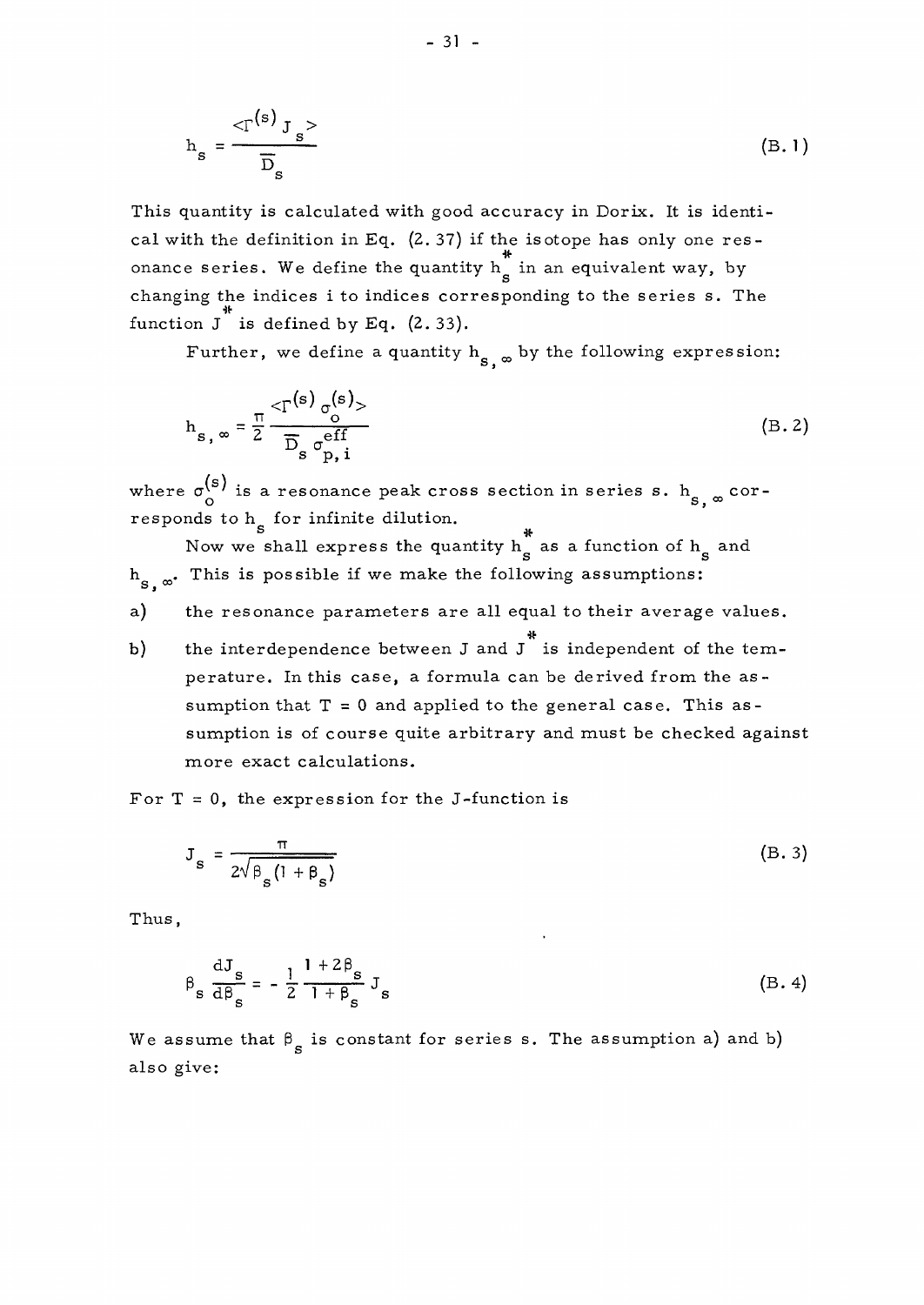$$
h_{s} = \frac{\pi \Gamma^{(s)}}{2 \overline{D}_{s} \sqrt{\beta_{s} (1 + \beta_{s})}}
$$
(B. 5)

and

$$
h_{s,\infty} = \frac{\pi \Gamma^{(s)}}{2 \overline{D}_s \beta_s} \tag{B.6}
$$

From Eq:s (B. 5) and (B. 6) we obtain:

$$
\beta_{\rm s} = \frac{1}{1 - \left(\frac{\rm s}{\rm h}_{\rm s, \infty}\right)^2} - 1\tag{B. 7}
$$

Eq:s  $(B.4)$ ,  $(B.7)$ , and  $(2.33)$  give finally, after some algebra,

$$
J_s^* = \frac{1}{2} J_s \left[ 1 - \left( \frac{h_s}{h_{s,\infty}} \right)^2 \right]
$$
 (B. 8)

Eq. (B. 8) is exact for  $T = 0$  under the assumption a), but can formally be applied to all temperatures. An investigation of its accuracy by a comparison to more accurate numerical calculations is made in Ref. [17].

# The corresponding expression for  $\mathbf{s}$  and  $\mathbf{s}$  and  $\mathbf{s}$  and  $\mathbf{s}$  and  $\mathbf{s}$  and  $\mathbf{s}$  and  $\mathbf{s}$  and  $\mathbf{s}$  and  $\mathbf{s}$  and  $\mathbf{s}$  and  $\mathbf{s}$  and  $\mathbf{s}$  and  $\mathbf{s}$  and  $\mathbf{s}$  and  $\mathbf{s}$  and  $\mathbf{s}$ 

$$
h_s^* = \frac{1}{2} h_s \left[ 1 - \left( \frac{h_s}{h_s} \right)^2 \right]
$$
 (B. 9)

The interaction between non-correlated resonances is given by Eq.  $(2.32)$  for the resonance integral and by the last part of the r.h.s. of Eq. (2. 34) for the average flux. In the calculation of the screened cross section, some of the terms cancel. The remaining terms can be found from Eq. (2. 35). If the interaction part of the numerator is  $G_{1, s}$ , we have

$$
G_{1,s} = h_s^* \sum_{t \neq s} (h_t - h_t^*)
$$
 (B.10)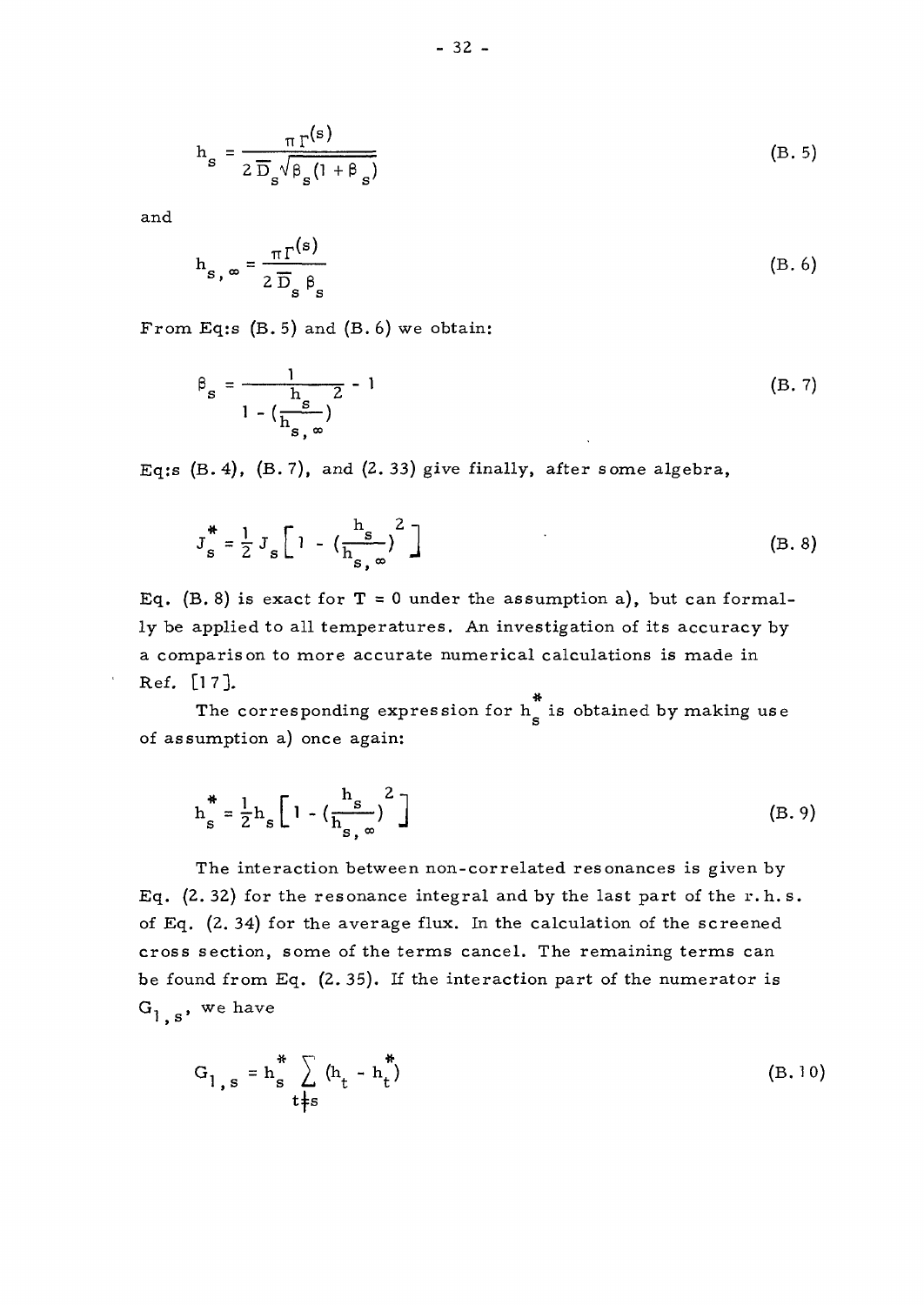The corresponding part of the denominator is:

$$
G_{2, s} = \sum_{p \nmid s} h_p \sum_{q \nmid p} (h_q - h_q^*) - h_s \sum_{t \nmid s} h_t^*
$$
 (B.11)

For the calculation of the interaction effect between different resonance series in the same isotope we then use Eq:s  $(B.10)$  and  $(B.11)$  together with  $(B. 1)$ ,  $(B. 2)$ , and  $(B. 9)$ . For the interaction between different isotopes, these quantities are not available. We then introduce the quanti ties  $h_i$  and  $h_i$ , defined by Eq:s (2.37) and (2.38). Neglecting the interaction terms in Eq. (2.35) and assuming that only one resonance series  $\frac{1}{2}$  and  $\frac{1}{2}$  and  $\frac{1}{2}$  and  $\frac{1}{2}$  and  $\frac{1}{2}$  and  $\frac{1}{2}$  and  $\frac{1}{2}$  and  $\frac{1}{2}$  and  $\frac{1}{2}$  and  $\frac{1}{2}$  and  $\frac{1}{2}$  and  $\frac{1}{2}$  and  $\frac{1}{2}$  and  $\frac{1}{2}$  and  $\frac{1}{2}$  and  $\frac{1}{2}$  a  $\sigma$  significant contribution to the cross section we obtain the approximation we obtain the approximation  $\mathbf{r}_1$ proximate expression:

$$
h_{i} = \frac{c_{\sigma}(i) >}{\frac{r_{i}g}{p_{i}i} + c_{\sigma}(i) >}
$$
(B. 12)

where  ${<} \sigma_{r, g}^{(i)}$  is the average total resonance cross section. If we now apply the assumptions a) and b) to all resonances within an isotope,  $h_i^{\uparrow}$ is obtained from Eq. (B. 9) by changing the index s to the isotope index i. If corresponding changes are made in Eq:s  $(B.10)$  and  $(B.11)$ , these equations give the interaction effect between different isotopes and may be inserted into Eq. (2. 36) to give the final screened cross sections. But in the Speng programme this is not possible because we don't know the zero order terms in Eq.  $(2.36)$  with sufficient accuracy. But, using instead Eq. (2.41), the zero order term is  $\langle \sigma_{\mathbf{x}, g} \rangle$  which is obtained by interpolation in the library. The interaction effect is then given by the remaining factor. This contains only quantities of the types  $h_i$  and  $h_i$ . which are obtained in the way we have described.